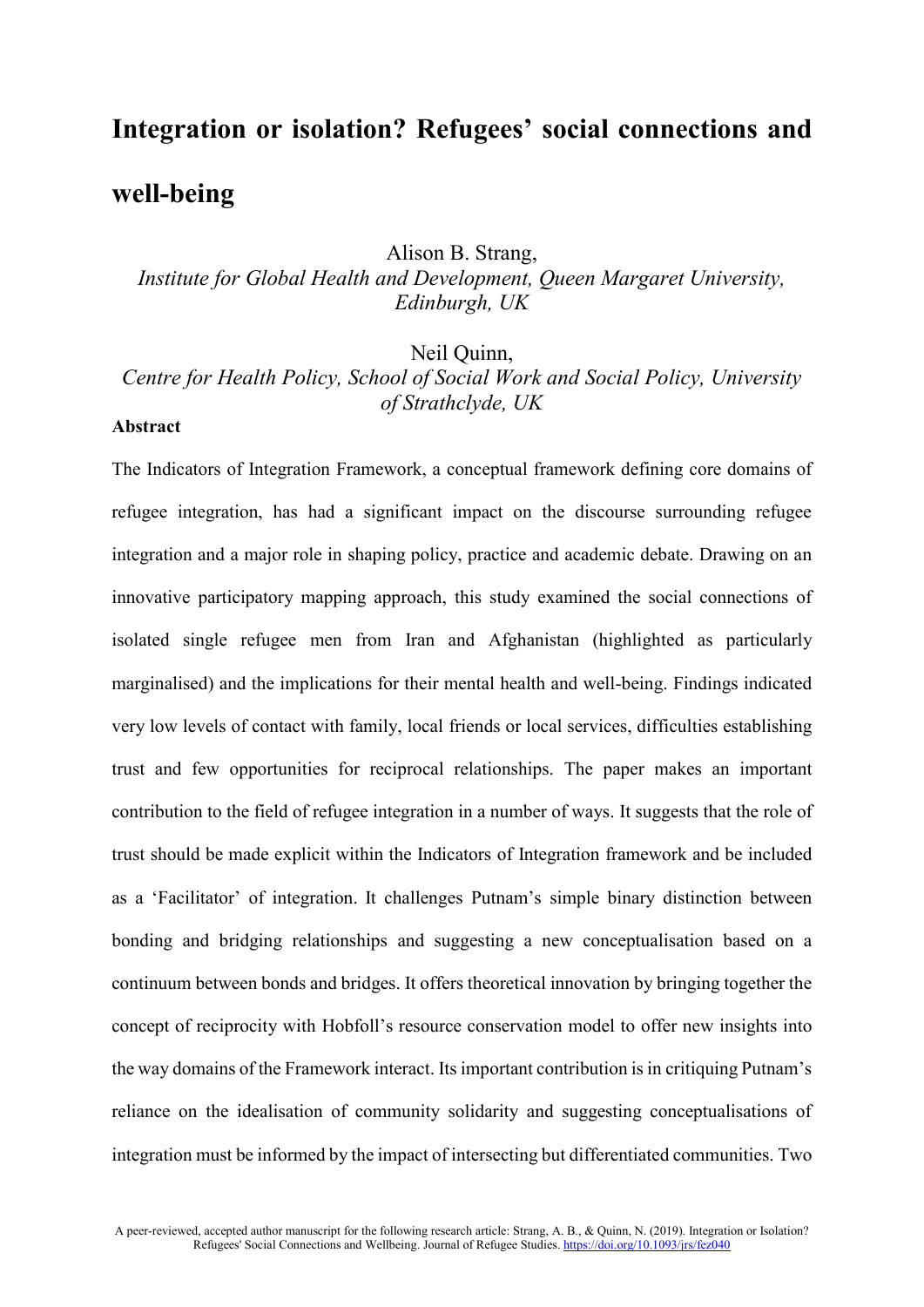key priorities emerge for policy and practice: enabling asylum seekers and refugees to develop sufficient close bonding relationships and finding more effective ways of building knowledge and trust of relevant resources and services.

# **Integration or isolation? Refugees' social connections and well-being**

#### **Literature review**

The experiences and impact of forced migration present multiple challenges to integration, well-being and mental health faced by refugees (XXX first author; Davidson et al., 2008[; Kramer](http://www.cmaj.ca/search?author1=Laurence+J.+Kirmayer&sortspec=date&submit=Submit) et al., 2011; Nickerson et al.2011; Tol et al., 2011; Bogic et al., 2012; Phillimore, 2012; XXXXX second author). Refugees have often suffered multiple losses and experienced acutely distressing events before fleeing their homes and during their journeys. . Displacement brings a loss of identity and a loss of rights. Even after arriving in a place of resettlement, many feel powerless, not only lacking in language skills and confidence, but also in knowledge of how the new society works. It is widely reported that refugees and asylum seekers experience poor mental health, especially anxiety and depression (Davidson et al., 2008; Kramer et al., 2011; Bogic et al., 2012). Studies on refugee mental health consistently point to the significance of post-migration experiences such as lack of stable housing or economic opportunity (Porter & Haslam, 2005), experiences of the asylum process, discrimination, racism and stigma (XXXXX second author), low social status, discrimination and bullying and social exclusion (Correa-Velez et al. 2010 & 2015).

There is a particular challenge for refugees experiencing social isolation. Building social relationships in a new country of settlement is fundamental to refugee integration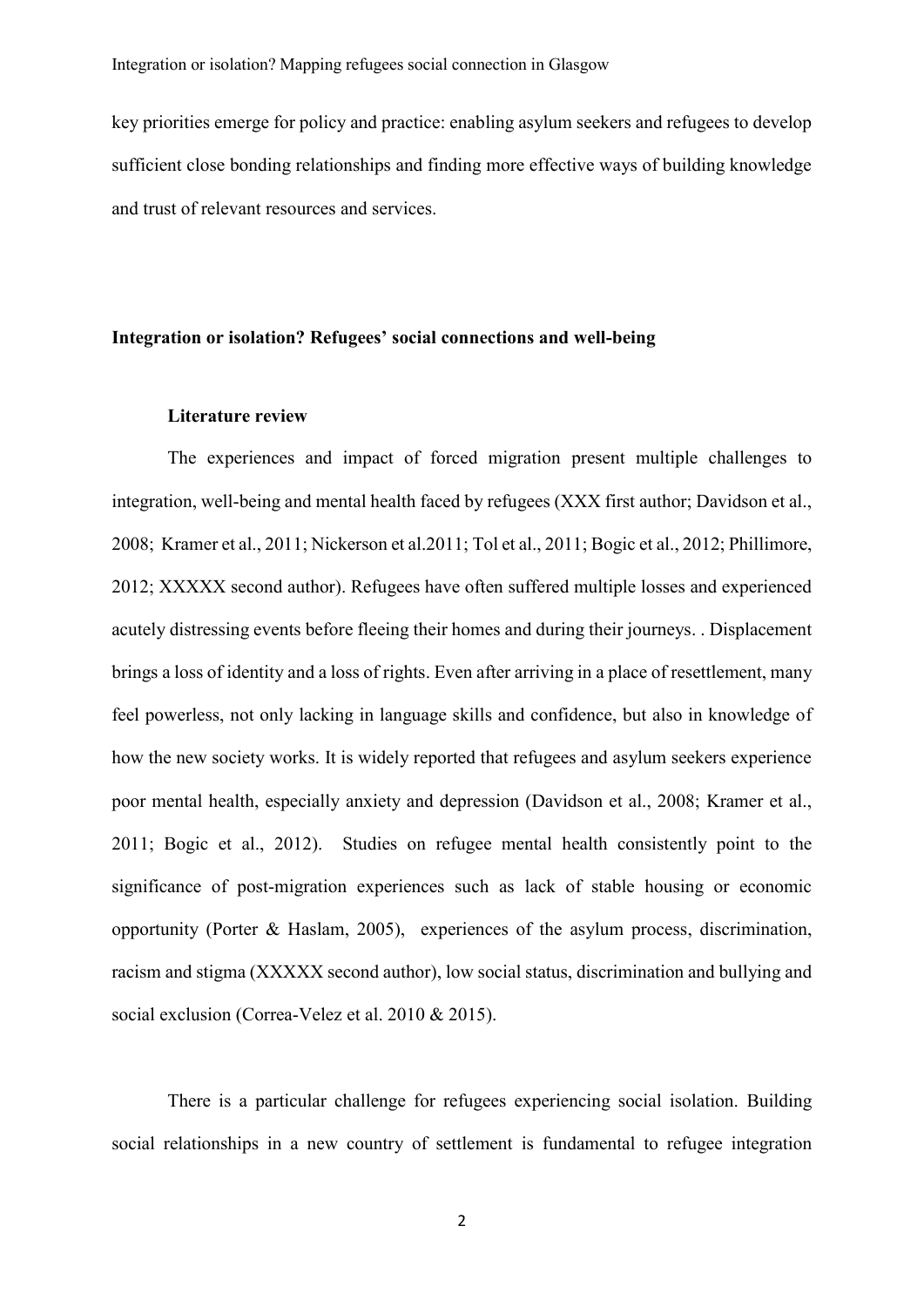(XXXXX first author; Watters, 2010; Phillimore, 2012). Yet receiving countries tend to house asylum seekers in economically deprived communities with poor living conditions, exacerbating exclusion through poverty and social deprivation (Phillimore & Goodson, 2008; Mulvey, 2010; Kearns & Whitley, 2015).

Isolation undermines mental health through a lack of emotional support and difficulty accessing both general health services and mental health services. The negative impact of social isolation on mental health and well-being is likely to be cumulative. For example, the XXXXX (second author) study showed that refugees who were already isolated showed a lack of awareness of where to go for help and support, and a lack of trust of services and other members of the community. Furthermore, insecurity of rights engenders a sense of powerlessness and exclusion as well as impeding access to appropriate resources (XXXXX, first author).

In this paper we examine the Indicators of Integration framework – a conceptual model of refugee integration. This work was commissioned by the UK Home Office and was based on documentary and conceptual analysis and fieldwork in settings of refugee settlement (Ager and Strang, 2004). It identifies ten domains of integration according to four groups: 'markers and means' within the sectors of employment, housing, education and health; types of social connections drawing on social capital constructs of 'bonds', 'bridges' and 'links'; facilitators to such connection including language, culture, safety and stability; and assumptions and practice regarding citizenship and rights (Ager & Strang, 2008). The Indicators of Integration framework has shaped policy, practice and academic discourse surrounding refugee integration. It has influenced the formulation of UK national and regional policy (Home Office, 2005; WMSPARS, 2006) and its critique (ICAR, 2004; Refugee Council, 2006) by emphasising the need for a holistic approach to integration that places social connections at the core. It has been used as a structure for developing services aimed at supporting refugee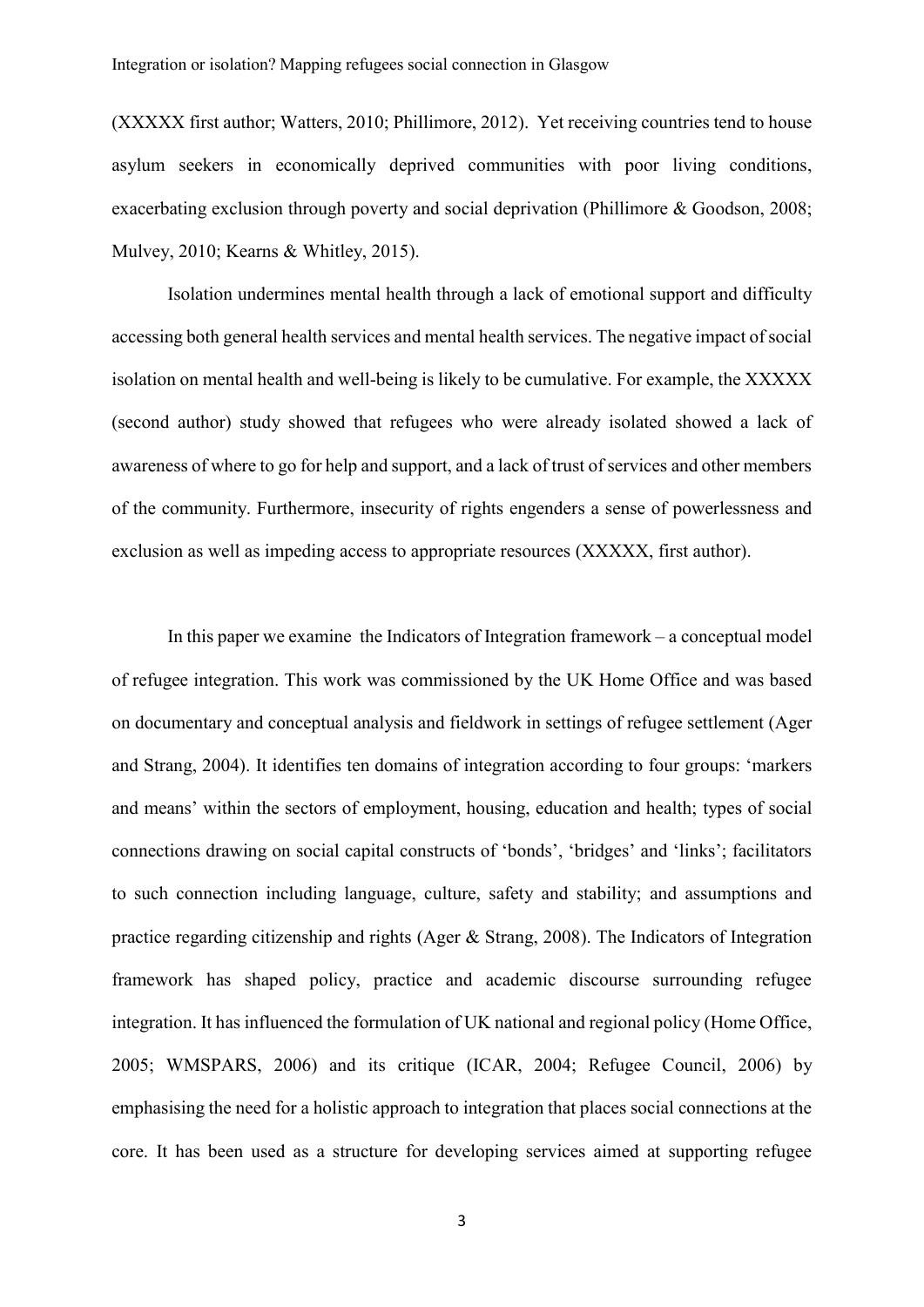integration (Esterhuizen & Murphy, 2007; Scottish Refugee Council, 2016; RISE, 2016). It has informed international integration scholarship conceptually and methodologically (Beirens et al., 2007; Daley, 2009; Mulvey, 2013; Kohlbacher & Rasuly-Paleczek, 2018; Hersi, 2018). Integration policy has conventionally been framed in terms of sector outcome goals (e.g., in employment or education). However, the Ager and Strang study found that social relationships are at the core of a sense of belonging for both refugees and non-refugees. These range from superficial acquaintances to relationships with close family and friends, providing intimacy and emotional support. The framework draws on Putnam's social capital constructs to describe different forms of social connection (Putnam, 2000; Szreter & Woolcock, 2004). Putnam's model was selected as a basis for the framework because of its particular relevance for understanding and explaining the integration experience of refugees. In particular, the domains of social bonds (with family and co-ethnic, co-national, co-religious or other forms of group), social bridges (with other communities) and social links (with the structures of the state) reflect the range of social connections valued by refugees (Ager & Strang, 2008, p3). However, some authors critique Putnam's binary distinction between social 'bonds' and social 'bridges'. For example, Cederberg argues that this distinction appears to rest on homogenous and bounded conceptions of different social groupings (Cederberg, 2012). Other scholars suggest that the dichotomy of bonding and bridging capital is not useful (Morosanu, 2015; Wessendorf & Phillimore, 2018) and that a more nuanced understanding of how ethnicity may inform cosmopolitan ties is needed (Morosanu, 2017).

The framework proposes a set of resource domains important for integration. According to social capital theory, these resources can be mobilised and exchanged through social connections or relationships. In studying refugee mental health, Hobfoll postulates the theory of 'resource conservation' (Hobfoll, 2014). He argues that people are constantly striving to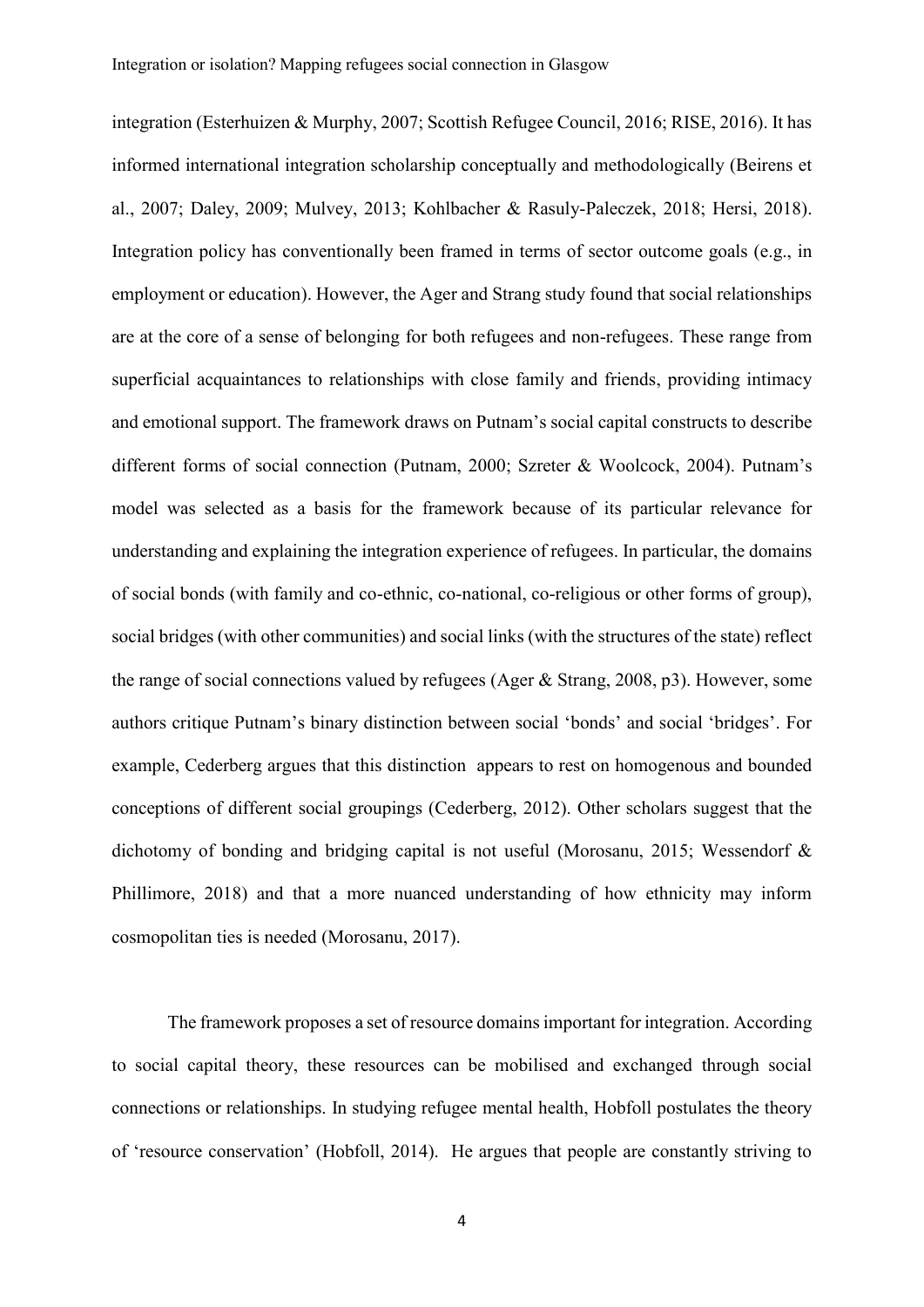build or at least maintain the psychological resources available to them. Refugees find themselves with depleted resources as a result of loss, along with the impotence of some resources in new contexts (for example work skills or qualifications are no longer currency, or cultural norms are not widely applicable).They will therefore try to mobilise whatever social resources (i.e., social connections) they have in the most effective way, with the least drain on remaining resources for maximum benefit. It is therefore important to explore the social resources available to refugees and how these are mobilised to protect and strengthen access to resources and support their wellbeing.

According to social capital theory, the exercise of reciprocal help-giving and receiving is fundamental to the development and maintenance of social capital (Coleman, 1988). Phillimore et al. (2017) have shown how new migrants make and sustain connections through reciprocity and in this way, access the affective, psychological and spiritual resources frequently neglected in integration theory. Putman has argued that reciprocal relationships between members of diverse groups in society will enable the growth of social capital through the combination of exchanging resources and building trust, and that such relationships promote solidarity. Zetter et al. (2006), on the other hand, critique Putnam's reliance on the idealisation of community solidarity, arguing that it ignores the complex and diverse nature of communities. In particular, Putnam's theory ignores the impact of power differentials (Bourdieu and Passeron, 1977). The current study examines the extent of reciprocity experienced by these refugees and the ways in which social resources are used to support mental well-being.

This paper unpicks some of these key concepts within social capital theory and explores how this theory is applied to the field of refugee integration within the Indicators of Integration framework to develop important new insights into refugee social connections and the impact of these connections on mental health and well-being.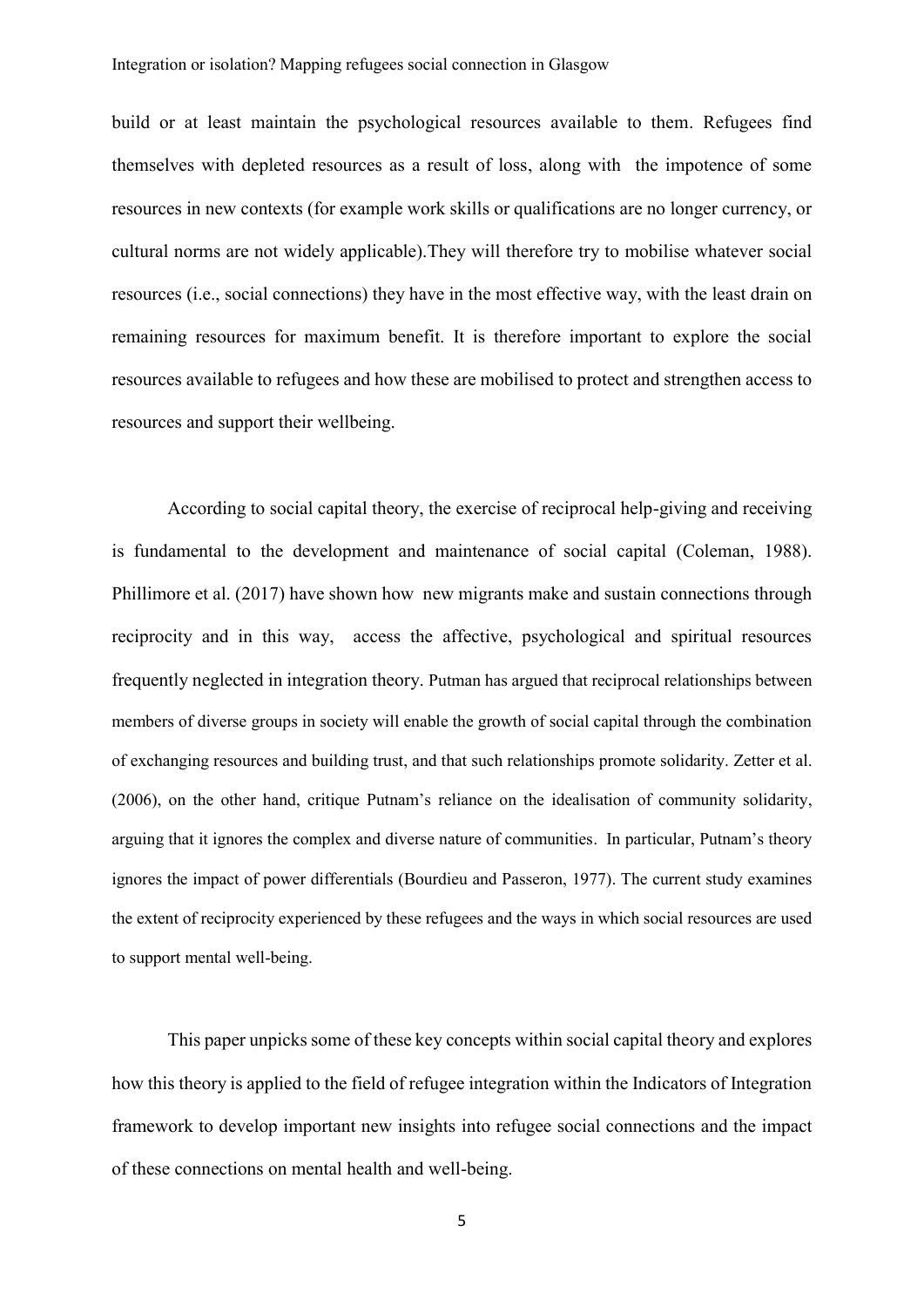Our rationale for this study is that whilst some studies have attempted to measure refugees' social connectedness (Mulvey, 2013; Tip et al., 2017), there is little available evidence of new refugees' patterns of social connections or the links between patterns of connection and refugees' mental health and well-being. Local stakeholders in Glasgow identified that Iranian and Afghan male refugees were under-represented in community initiatives and therefore likely to be isolated. This study set out to address a gap in the literature by investigating these potentially isolated male refugees' accounts of their patterns of social connection and of how they mobilise these to support their own mental health and well-being. Studies of men's experiences of depression have concluded that recovery is closely linked to the capacity to reconstruct a valued sense of their own masculine identity (Emslie et al., 2005). Yet refugee men are transposed into an unfamiliar culture and gendered identity. Other studies have found significant gender differences in language, self-reported health and access to formal social networks , with women generally faring worse than men and some inequalities enduring or intensifying over time (Cheung & Phillimore, 2016). Further research is needed to investigate patterns of social connections and links with mental health and well-being for refugee women and men to draw out broader gendered lessons for refugee resettlement.

The study adopted an innovative participatory methodology, previously developed within humanitarian settings and combining group and individual data collection. Participatory activities were used in a group setting to ascertain a list of potential social connections recognised and valued by the population forming the focus of the study – isolated male refugees in Glasgow. Individual data was collected through confidential interviews to gather information for each participant on levels of actual contact, on trust and opportunities for reciprocity related to each of the valued potential connections. Scores were combined to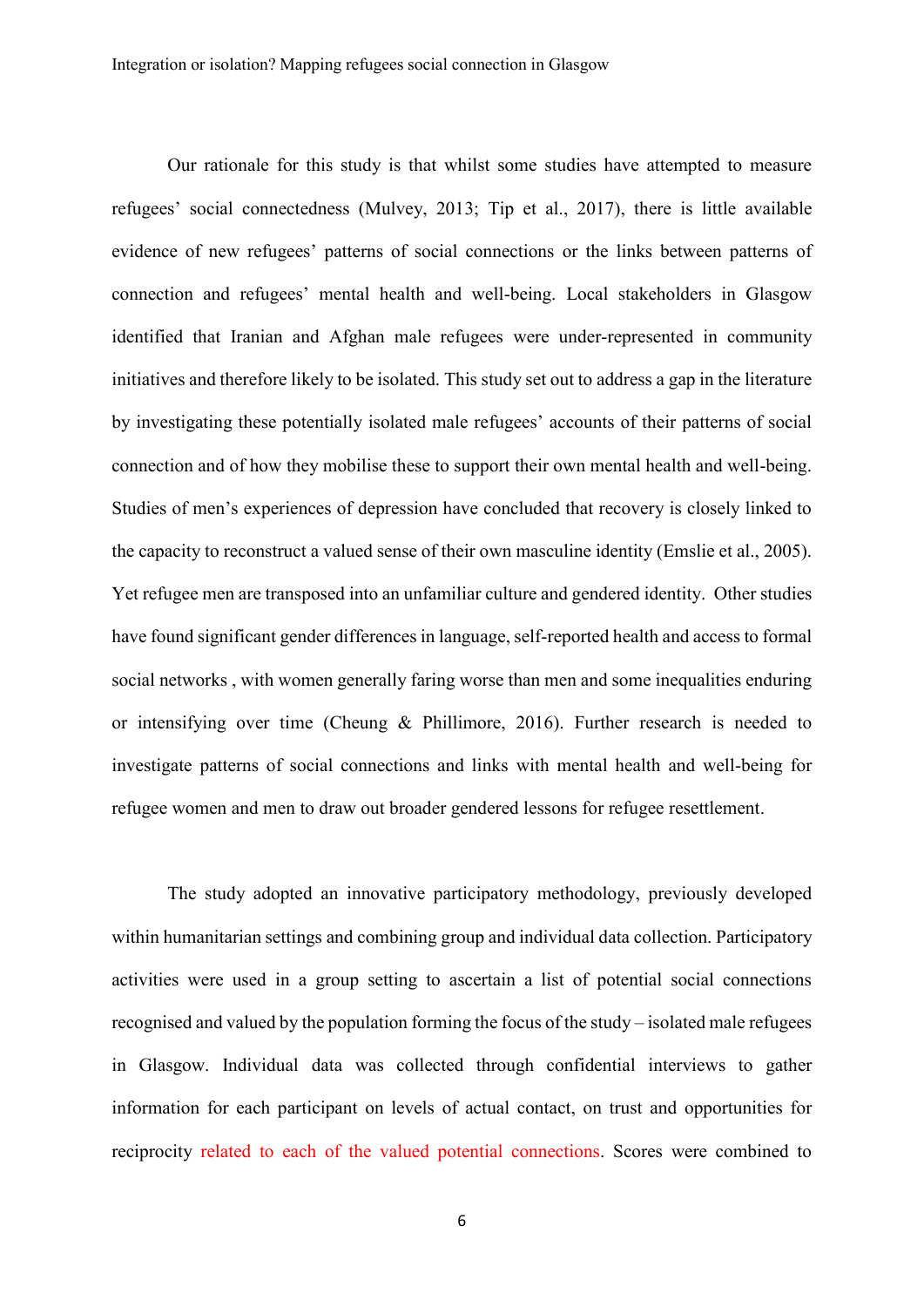provide a robust measure of social connections grounded in the particular contexts of the study.. Focus group discussions were used to explore participants' experiences of mental health and well-being (xxxx first & second author).

#### **Policy context**

The population of refugees in Scotland has been growing since the introduction of a 'Dispersal Policy' by the UK government in 1999. As Kearns and Whitley (2015) observe, the arrival of refugees has impacted both the ethnic mix in the city of Glasgow (increasing from 7.2% of the population to 15.4% between 2001 and 2011) and the absolute population of Scotland, which grew through net migration during the same period. During 2012/13 the largest groups of refugees came from Pakistan, Iran, Sri Lanka, Syria, Eritrea, Albania, Bangladesh and Afghanistan (Migration Observatory, 2015). The profile of new refugees in Glasgow has shifted from majority women and families to majority single men (SRC, 2014; SRC, 2015a; SRC, 2016). Increasingly, asylum seekers and refugees have been dispersed across the city. Studies have shown that many refugees report feeling at home and welcome in the city, but most also experience racism and discrimination (Netto, 2011; Stewart & Shaffer, 2015; Kearns & Whitley, 2015; SRC, 2016).

The 2014-2017 Scottish Government 'New Scots' strategy took a progressive approach to integration underpinned by the Indicators of Integrattion framework, aiming to ensure that:

'…refugees are able to build a new life from the day they arrive in Scotland and to realise their full potential with the support of mainstream services; and where they become active members of our communities with strong social relationships.' (Scottish Government, 2015), p11.).

This strategy reflects a policy climate welcoming to inward migration, recognising human rights of refugees, and the benefits of migrants to society. The strategy conceptualizes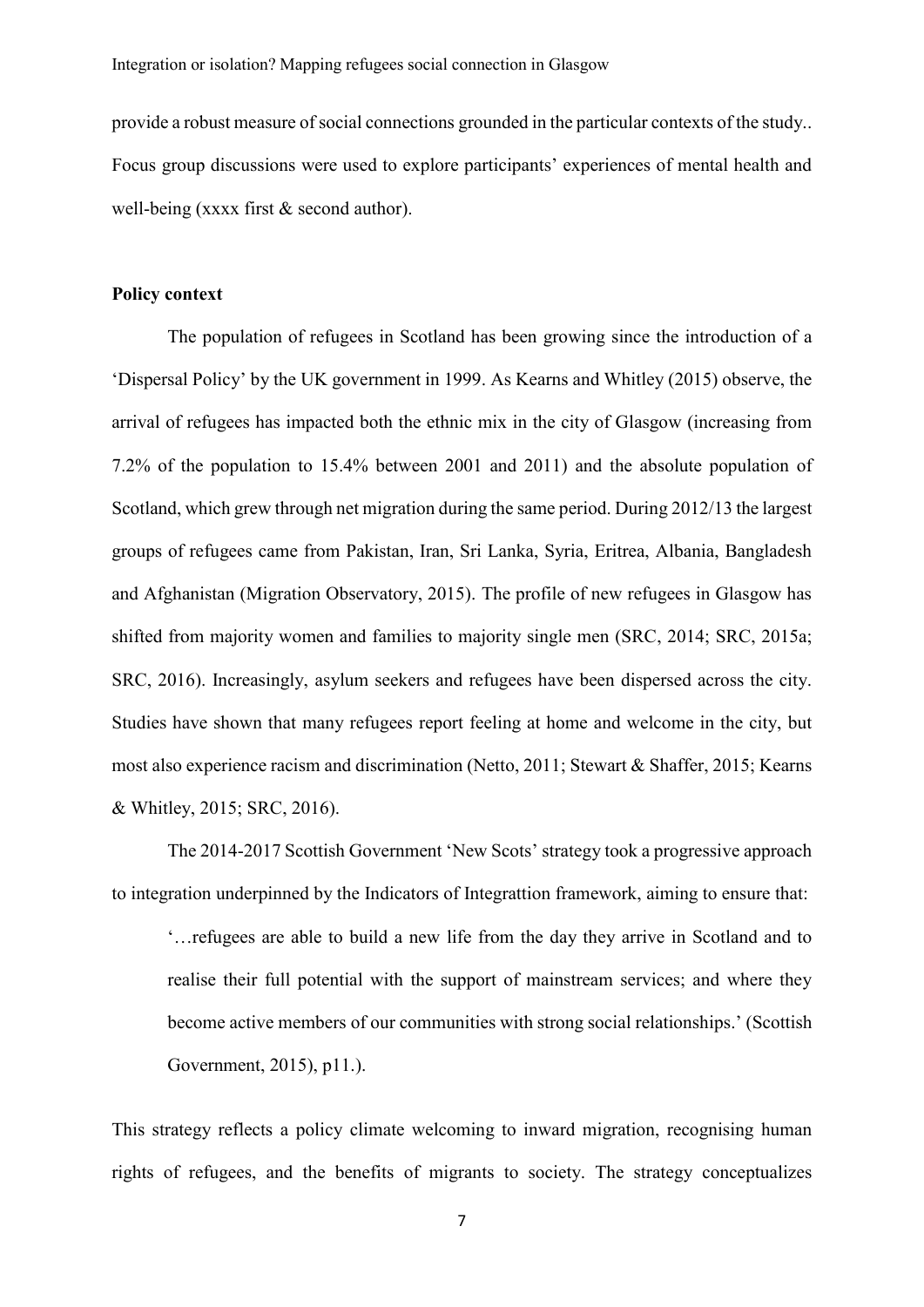integration as a two-way process requiring adaptation by the established society, its people and structures, as well as by newcomers. However, there are enormous challenges to realising this ambition. The major movements of refugees, especially from Syria, across Europe in 2015 have created further opportunities and challenges for addressing social integration. Given the growing numbers and wider global dispersal of refugees, there are clearly significant international implications for developing a more effective policy response that enhances the social connections of asylum seekers and refugees.

# **Method**

#### *Approach*

This study contributed to a programme of research seeking to develop a tool for mapping social connections in humanitarian settings and in contrasting cultural contexts (xxx 2014; xxx first author, 2017). This tool uses participatory activities to establish an understanding of potential connections grounded within a particular context. Sample 'real life' problems are used to explore connections associated with differing forms of social capital and the related exchange of emotional support (e.g., feeling lonely), practical help (e.g., broken mobile phone) and access to rights (e.g., problems with housing provider). A list of potential social connections is generated by the group which is relevant for participants as a potential resource and can act as a proxy indicator for their full range of connections. Based on social capital theory (Putnam, 2000; Torche and Valanzuela, 2011), the emergent list of pertinent connections forms the basis of a series of questions about individual connectedness, levels of trust and experiences of reciprocity . The methodology for this study is described in figure 1. The tool is designed to avoid imposing assumptions about what social resources are valued in a particular context. Individual participants' levels of connection, trust and reciprocity are collected in relation to the particular social resources identified as relevant by the collective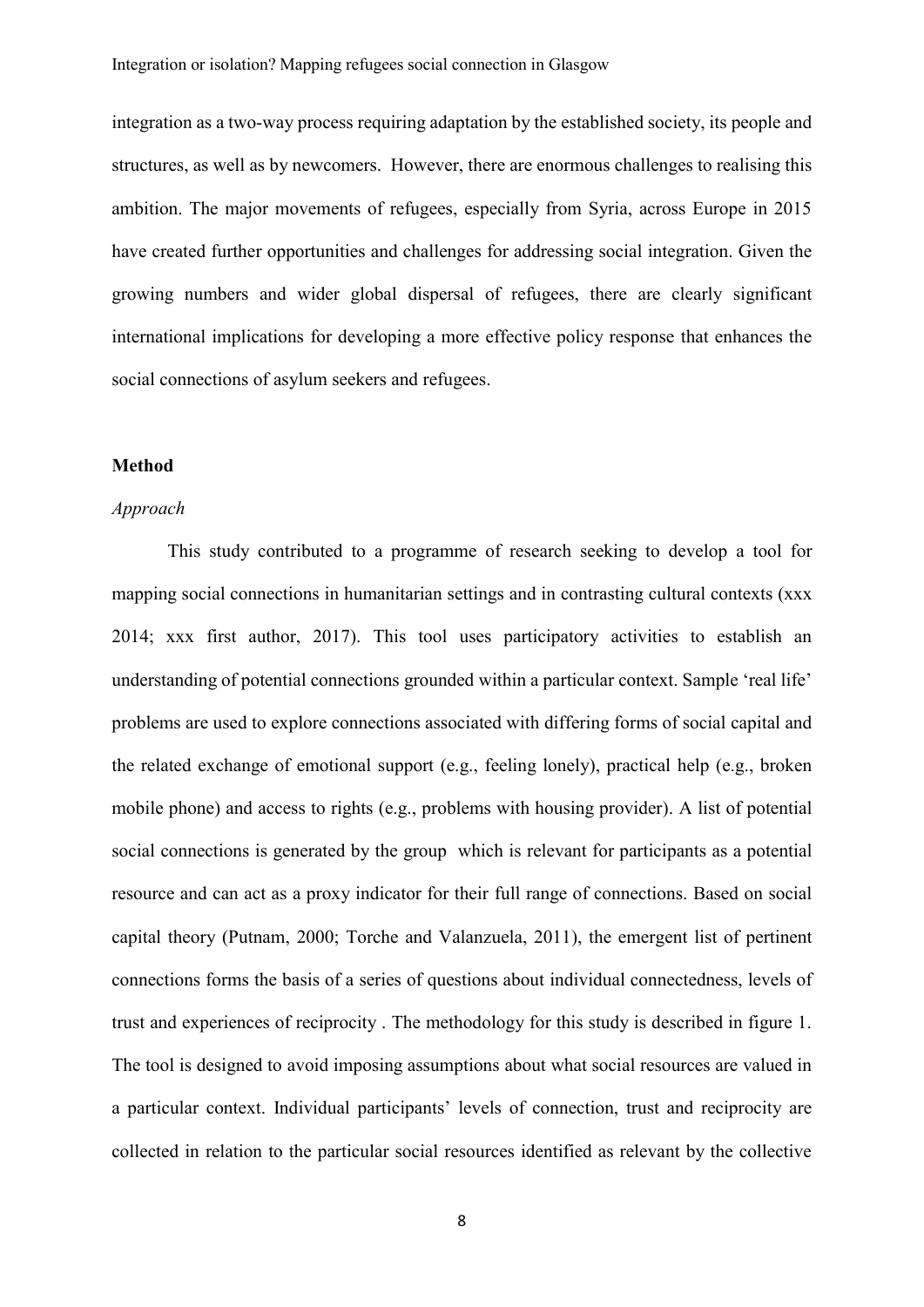participant group. In this way, the emerging data is sensitive to the sub-cultures that exist within different groups – even within those living in close geographic proximity.

Participants were invited to contribute to the interpretation of information emerging from the group activities by identifying where they would be likely to find each of the connections suggested: in their household, neighbourhood, city, UK-wide or overseas.

Recognising the vulnerability of the group, the research event was designed to be of intrinsic benefit to participants. It promoted the opportunity for participants to share knowledge of resources with each other and meet local service providers after the data collection process. An experienced mental health practitioner attended each session to provide support and/or referrals if needed.

The study targeted single refugee men (over the age of 18 years, and without a partner or children in the UK) from Iran and Afghanistan, either seeking asylum or with refugee status, and living in Glasgow. Participants were recruited with the help of a large social housing provider using housing lists to maximise the involvement of isolated refugees.

The design was guided by a steering group of local service providers and community stakeholders. Approval was secured from the relevant University Ethics Committee.

# *Participants*

Sixteen participants were recruited through posters and individual invitations, targeting male Iranian and Afghani refugees (in appropriate languages posted through doors by housing association staff, followed up a few days later by a personal visit by a researcher and interpreter, accompanied by a member of the housing association staff). A further fourteen participants were recruited through a 'snowball process' using data from this first phase of the study. The total number of participants was therefore thirty.

9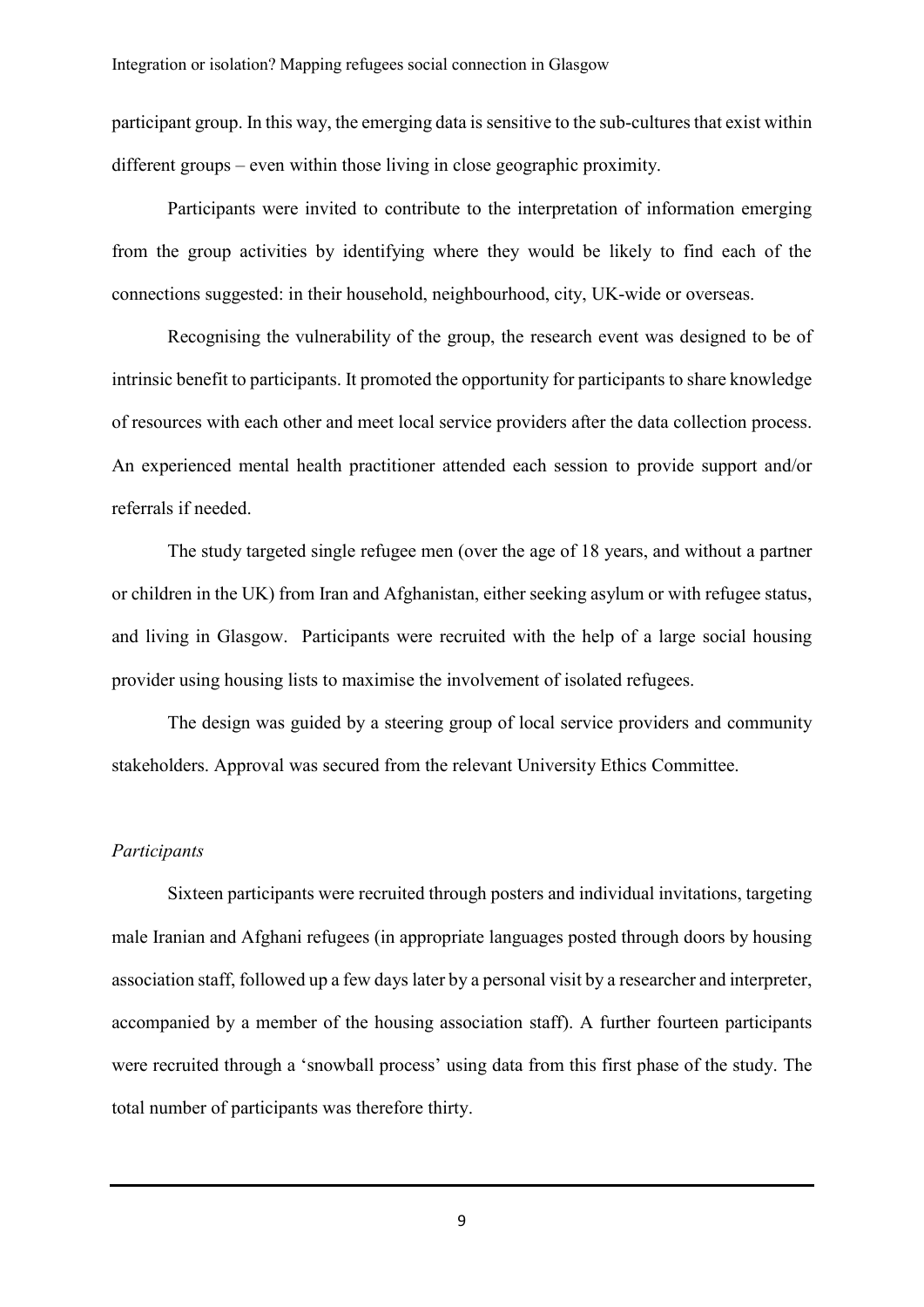#### *Data Collection*

Four research workshops were held in familiar community venues. Workshops were conducted in English, with interpretation (Farsi, Dari, Kurdish and Pashto). Refreshments were provided during the workshops, but no other incentives. The research team comprised a minimum of three researchers, two interpreters, one administrator and a mental health professional.

#### INSERT TABLE 1 HERE

The workshop programme, piloted by a group of volunteers from the target population, is outlined in Table 1. Activities took place during a single two- hour session. On arrival, participants were taken through the information sheet again, and invited to sign research participation consent forms. After securing informed consent, participants were asked for demographic information, including their status as a refugee or asylum seeker, (which researchers assured participants would be confidential and would not affect their visa status). Participants were assigned randomly to a group of four to six participants.. Each group, led by a facilitator (supported by an interpreter), considered the three locally recognisable problem scenarios in turn (see Table 1) to identify social resources (people and organisations) seen as pertinent in addressing the problem. Each person or organisation that was suggested was noted down on a shared sheet, with a line connecting them to the example problem (see Figure 1). Facilitators encouraged participants to identify other people or organisations to whom they might be referred by their first point of contact. New suggestions were added to the collective record. Facilitators encouraged the group to explore all possible sources of support for the particular problem until no new data was generated. They then moved on to the second problem and repeated the process each time.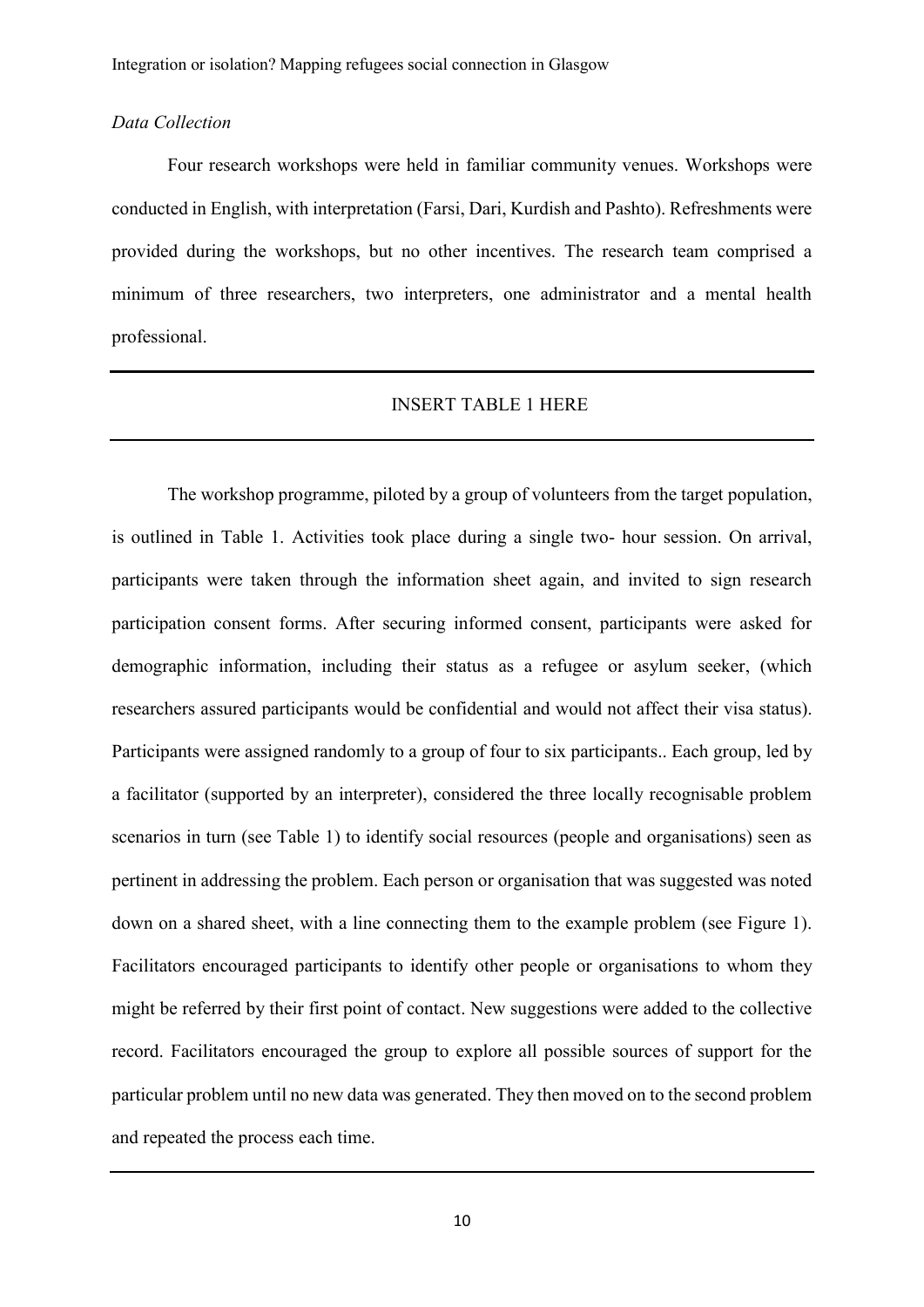#### INSERT FIGURE 1 HERE

Whilst participants received refreshments and presentations from local service providers, the research team compiled a master list of social connections, removed duplicates and clarified meanings. Items were transferred to sets of cards, with the name of one kind of personal relationship (e.g. 'friend', 'brother') or organisation on each card. Participants were then invited individually to a private space to complete three card-sorting tasks. For the first task, they were shown each card in turn and asked if they had spoken to, or contacted, that particular person or organisation in the last six months. This was to attain an individual measure of connectedness to these potential social resources. The cards were then shuffled, and participants were shown the cards one at a time again. This time they were asked: 'How much would you trust this person/organisation to do their best to help you – even if they don't succeed?' They were given the options to respond: 'A lot/a little/not at all' or 'I don't know about them'. The third task was to measure levels of opportunity for reciprocity by showing the cards again and asking the question: 'In the last six months, has this person/organisation asked you to help them, or talked to you about their problems?' (Figure 1). When not engaged in an individual interview, participants were invited to help map the emerging connections according to geographic proximity to their neighbourhood.

Four workshops with six to nine participants were run during 2013. Two workshops, run in north and east Glasgow, were attended by men recruited individually, one attended by seven participants and the other by nine. Two further workshops were convened on a 'snowball' principle. One comprised Iranian refugees and asylum seekers attending an Iranian church (six participants), and the other included members of an Afghan community football group (eight participants).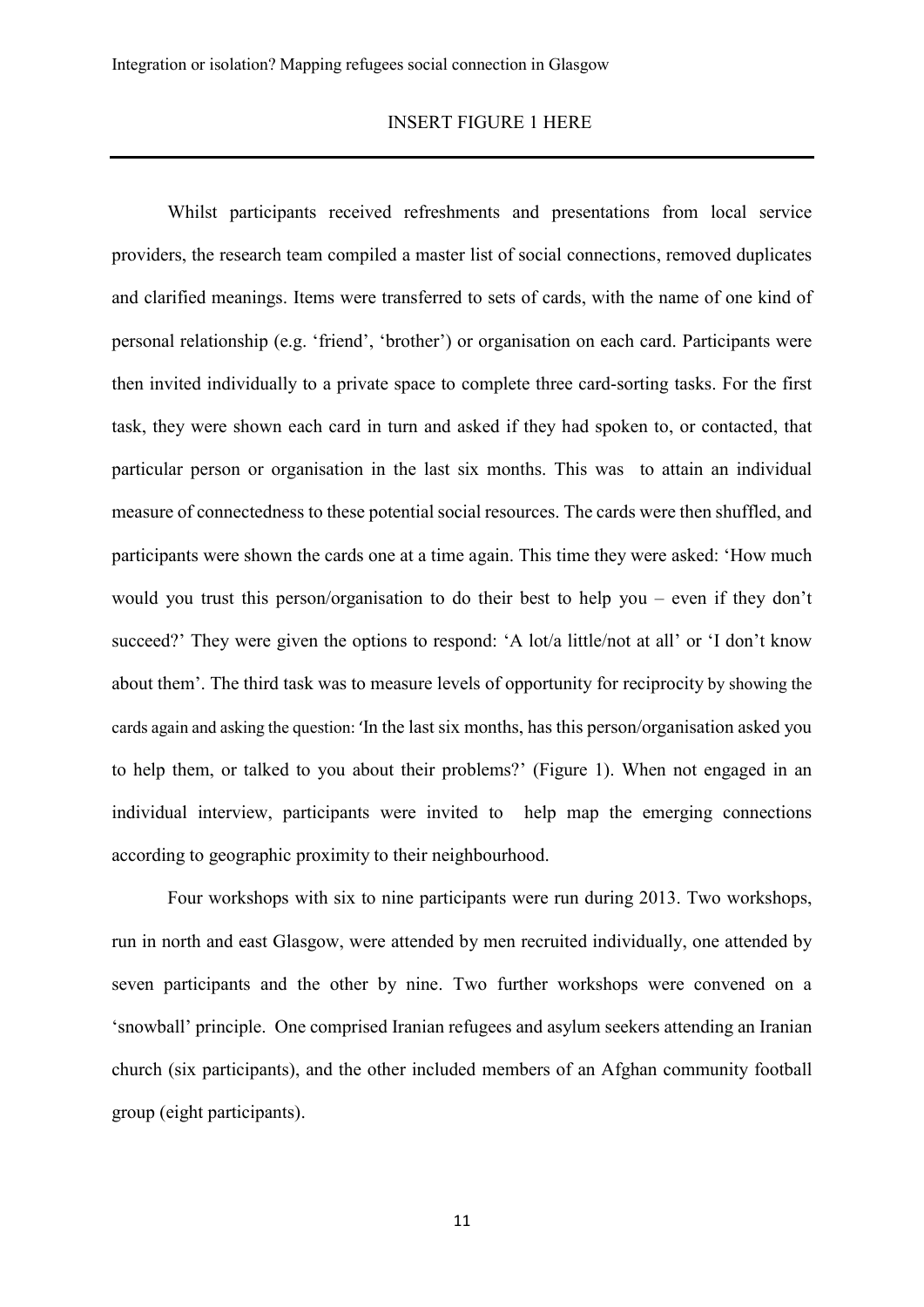# **Results**

Details of participants are outlined in table 2. The largest group of participants were Farsi-speaking Iranians, the next largest group comprised Dari speakers from Afghanistan, and a further two spoke Kurdish and one Pashto. Ages ranged from eighteen years to over forty years old, with the majority being between twenty-five and thirty years old. Participants had been in the UK between two weeks and over ten years. Most participated actively and enthusiastically in the whole workshop, only one individual appeared to be very withdrawn. Two people were connected with mental health support services at their request. Participants exchanged information about resources (e.g., free library and sports), reported finding service provider input useful, and several signed up for college courses.

# INSERT TABLE 2 HERE

 $\mathcal{L}_\text{max} = \mathcal{L}_\text{max} = \mathcal{L}_\text{max} = \mathcal{L}_\text{max} = \mathcal{L}_\text{max} = \mathcal{L}_\text{max} = \mathcal{L}_\text{max} = \mathcal{L}_\text{max} = \mathcal{L}_\text{max} = \mathcal{L}_\text{max} = \mathcal{L}_\text{max} = \mathcal{L}_\text{max} = \mathcal{L}_\text{max} = \mathcal{L}_\text{max} = \mathcal{L}_\text{max} = \mathcal{L}_\text{max} = \mathcal{L}_\text{max} = \mathcal{L}_\text{max} = \mathcal{$ 

Participants individually invited to the first two workshops shared a similar profile (including age, ethnicity, language, time in Glasgow) so the data is combined (see Figure 2). The third and fourth workshops accessed discrete language groups and are analysed separately (see Figures 3 and 4). In each case, data from the participatory activity has been plotted according to geographic proximity to create a map of social connections. Individual data on connection, trust and reciprocity is added to this map by the researchers.

 $\_$  , and the contribution of the contribution of  $\mathcal{L}_\mathcal{A}$  , and the contribution of  $\mathcal{L}_\mathcal{A}$ 

# INSERT FIGURE 2, 3 and 4 HERE

#### *Patterns of connection*

One key theme to emerge was the pattern of social connections. Figure 2 demonstrates that this group was generally isolated from family. Less than half had any contact with family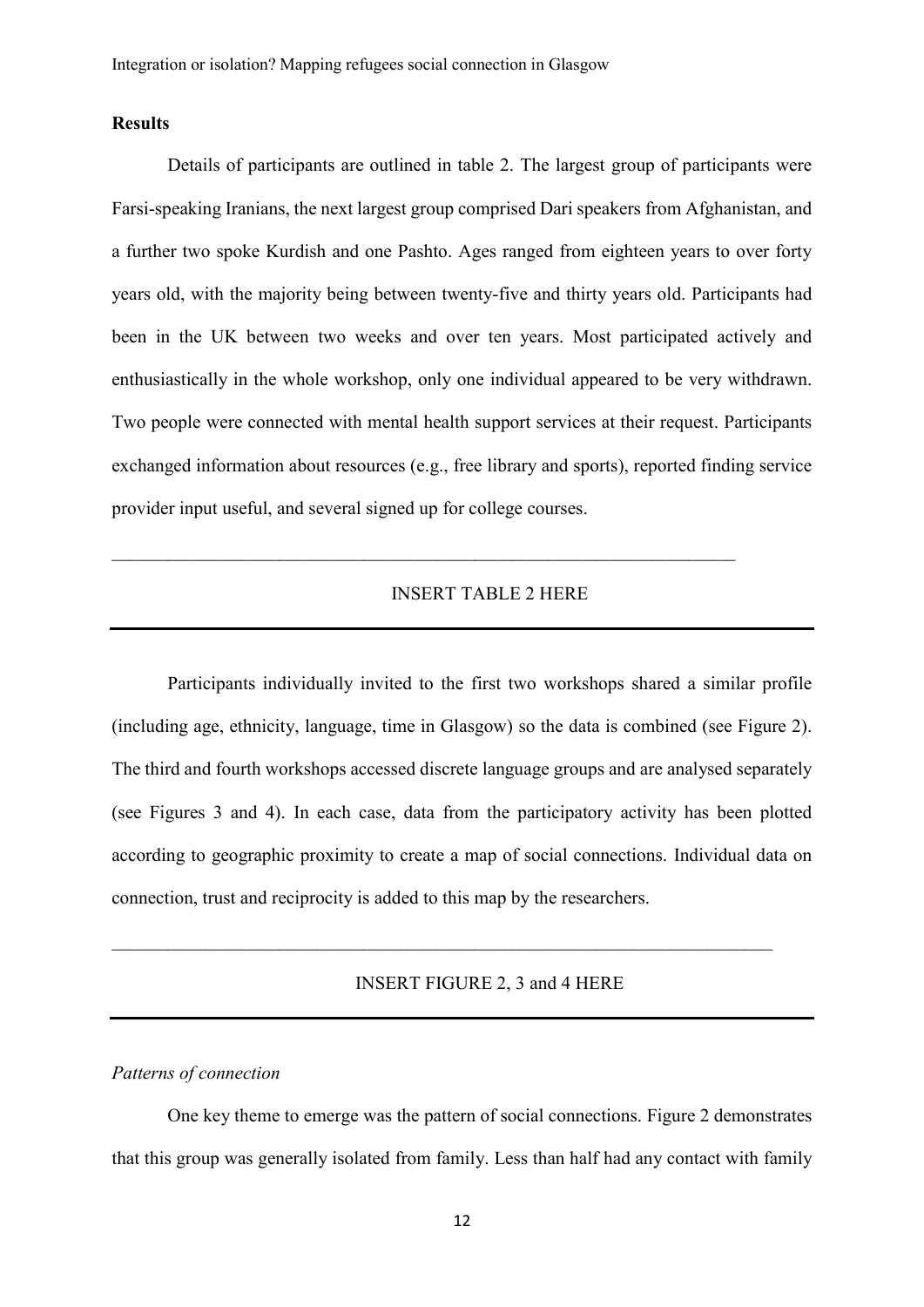in Glasgow. Some had relatives in the UK or overseas, but less than half had had any contact within the last six months. This pattern is repeated where participants were part of an informal group (see Figures 3 and 4). The exception was the Afghan group with respect to connection to 'Relatives in Glasgow who speak English'. Participants spoke of these relatives as a source of information – because they speak English - rather than emotional support. Some participants contacted families and friends overseas using the internet. Some Iranian men explained how local friendships had evolved to compensate for their lack of family. They observed that it would be normal in their culture to avoid talking about emotional issues outside the family. However, in their isolated situation, away from family, as one participant expressed; 'we become like brothers'.

The more isolated participants demonstrated that contacts are most likely to be with people from their own background or another overseas background. Fewer than half of participants in the first two workshops had had any contact at all with someone they could call a Scottish friend in the past six months (Figure 2). Those who attended the third and fourth workshops were connected to co-ethnic groups and were also more likely to report contact with Scottish friends (Figures 3 and 4).

The figures illustrate very limited awareness of wider community resources and services, such as sports facilities, libraries or advice agencies. A similar participatory exercise conducted with Glasgow stakeholders and service providers generated a list of 75 distinct social resources of relevance for refugees (XXXXX first & second author). Some participants enrolled for classes they had not accessed through other channels during the workshops. Participants appeared to be unaware of the range of formal and informal mental health services available. They were aware that people could turn to their local doctor for support, although asserted that there are no other informal mental health support services available in the community.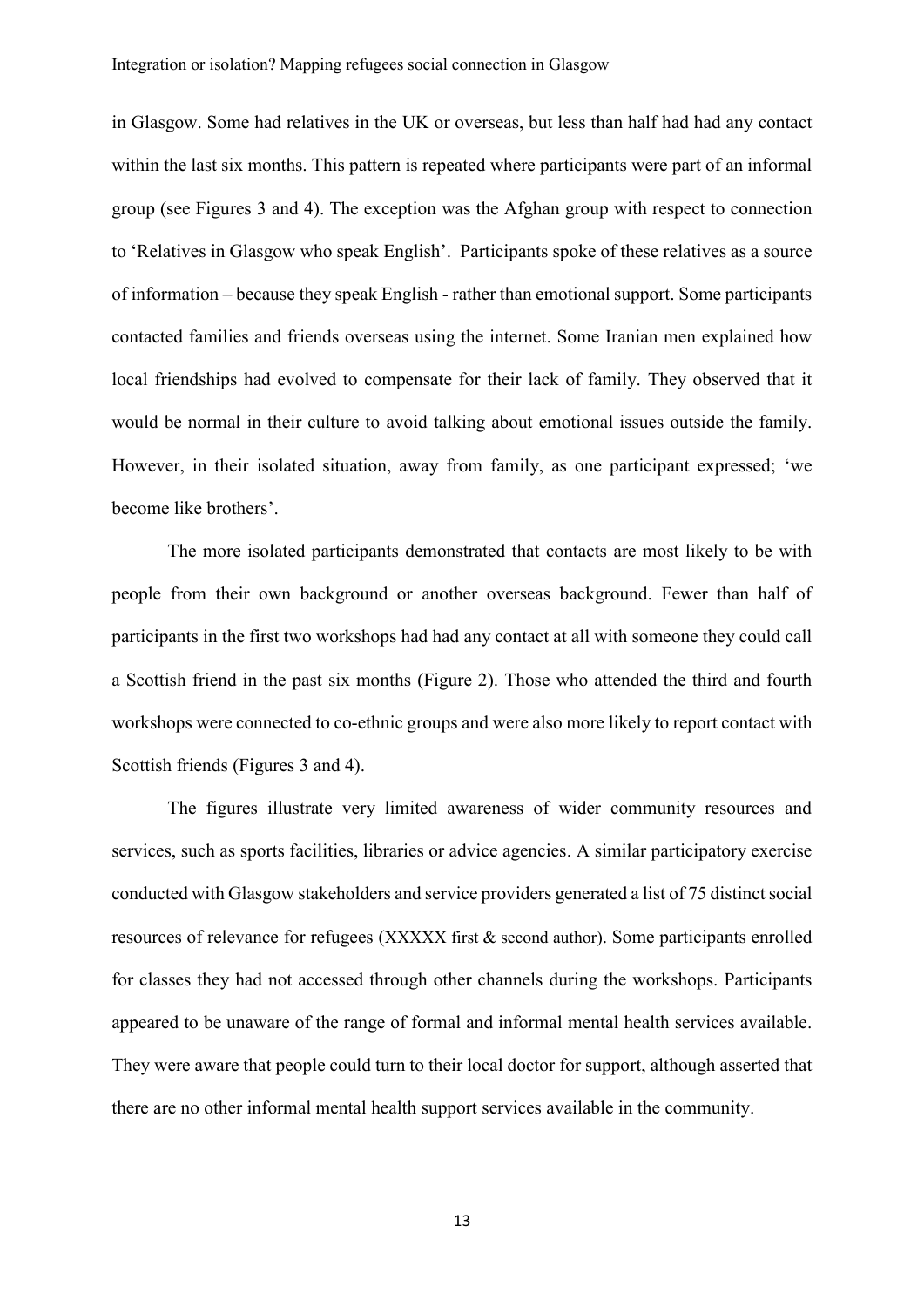There was little awareness of UK-wide agencies. Participants connected with the UK Home Office and lawyers through the asylum process. However, they were not able to suggest resources for supporting them in access to their rights such as politicians, tribunals or consumer groups. Participants expressed a sense of powerlessness regarding helping their families at home and how to pursue their right to family reunion.

The figures provide an insight into the levels of shared connectedness within the workshop groups. For example in Figure 2, only around one-third of connections mentioned had been accessed by more than half of the participants in the last six months. With the Iranian group (Figure 3) nearly a half of connections were shared most participants; the Afghan group (Figure 4) shared nearly three-quarters of their connections (see Figure 4). These patterns demonstrate that the two informal ethnic groups have more dense social networks, likely due to the fact that these were already two pre-formed groups through shared connections in addition to having shared ethnicity and language. However despite this, the members of these groups were aware of the fewest services.

Participants had lived in Glasgow from between two weeks and over ten years. In this small sample, the length of time living in the area did not correlate with their levels of social connection, which is in contrast to a larger-scale study, which found that migrants' social contacts did gradually increase over time (Kearns & Whitley, 2015). The participatory methodology used did not aim to measure absolute numbers of connections (e.g., numbers of friends, family members or services accessed), but rather the extensiveness of the range of connections. So it might be implied that refugees' range of connections has not increased consistently with time. In conclusion, the study found very low levels of contact with family, local friends or local services.

# *Patterns of trust*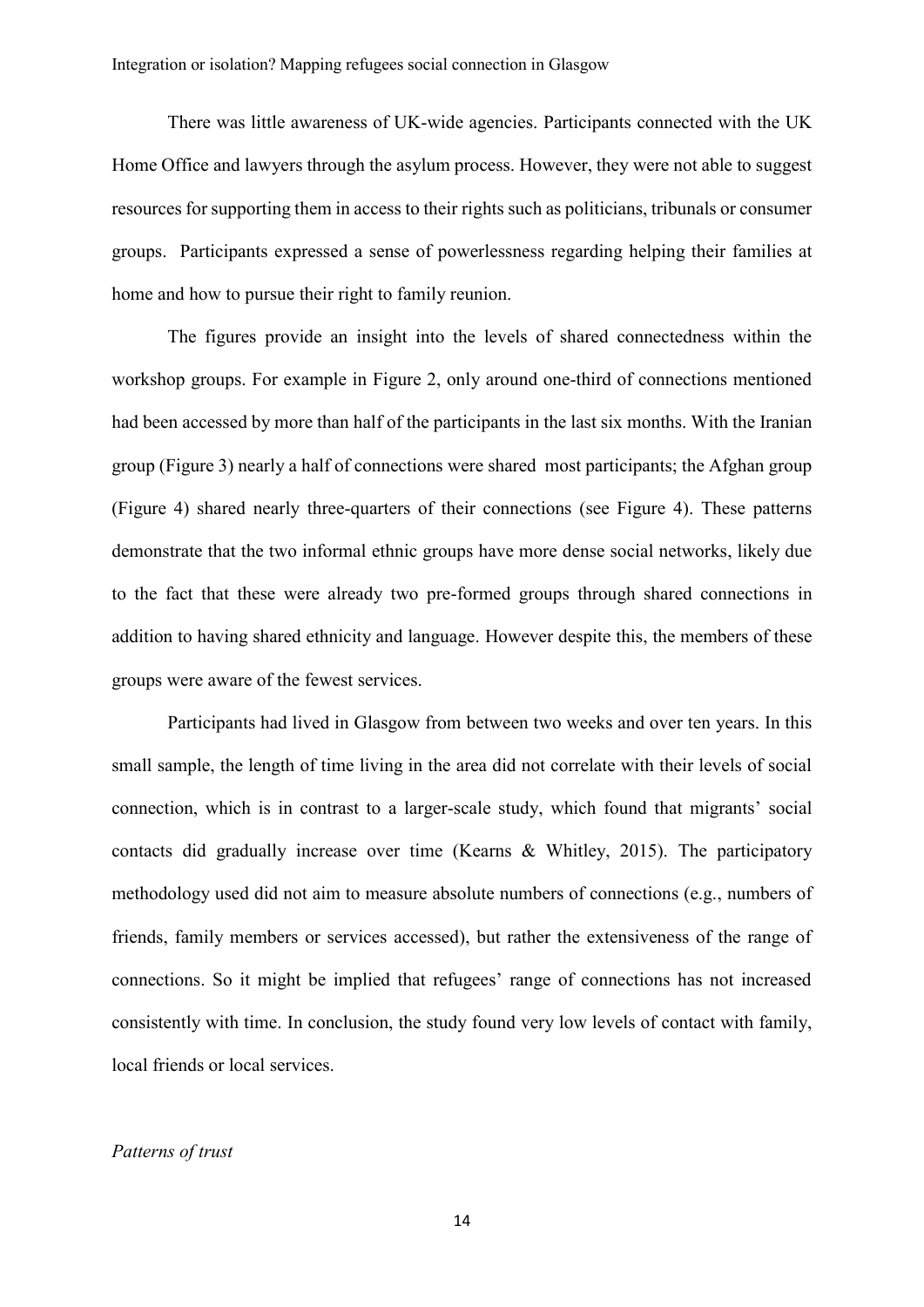Another key issue for refugee integration to emerge from the study is trust. Participants were asked to indicate whether they trusted each type of person or organisation 'a lot', 'a little' or 'not at all'. Responses were then given a weighting (2, 1 and 0 respectively), and total scores for each potential social connection were calculated and a total 'trust' score was calculated for each item as a percentage of responses to that item (excluding all 'Don't know' responses). Trust scores of 80% or more are indicated on the social connection maps. The item consistently scoring highest for trust across all groups was 'family' whether living nearby, elsewhere in the UK or overseas. We can see that whilst families are consistently trusted, the level of trust in friends is more variable. The members of the Iranian group (Figure 3), for example, did not indicate over 80% trust in any of their friendship groups, although they did indicate trust in the church through which they knew each other. The members of the Afghan group (Figure 4) indicated high levels of trust in the range of friendships – with the exception of 'girlfriend' which appeared to be an aspirational rather than actual social connection for most of the group.

Trust in services was variable, with a slight bias towards services that involve one-toone relationships (local doctor; guardians<sup>1</sup>.; social worker; lawyer; interpreters). In addition, participants indicated high levels of trust in the police. Trust does not seem to be strongly associated with levels of engagement with services. During focus group discussions, some expressed a reluctance to engage with medical services because they did not know what 'terms' to use. Others gave examples to illustrate their view that statutory mental health services take too long to access to be of use. Overall, the study identifies refugees have difficulties establishing trust.

# *Opportunities for reciprocity*

 $\overline{a}$ 

<sup>&</sup>lt;sup>1</sup> Some participants had entered the UK as unaccompanied minors and therefore been supported by an adult appointed as 'Guardian'.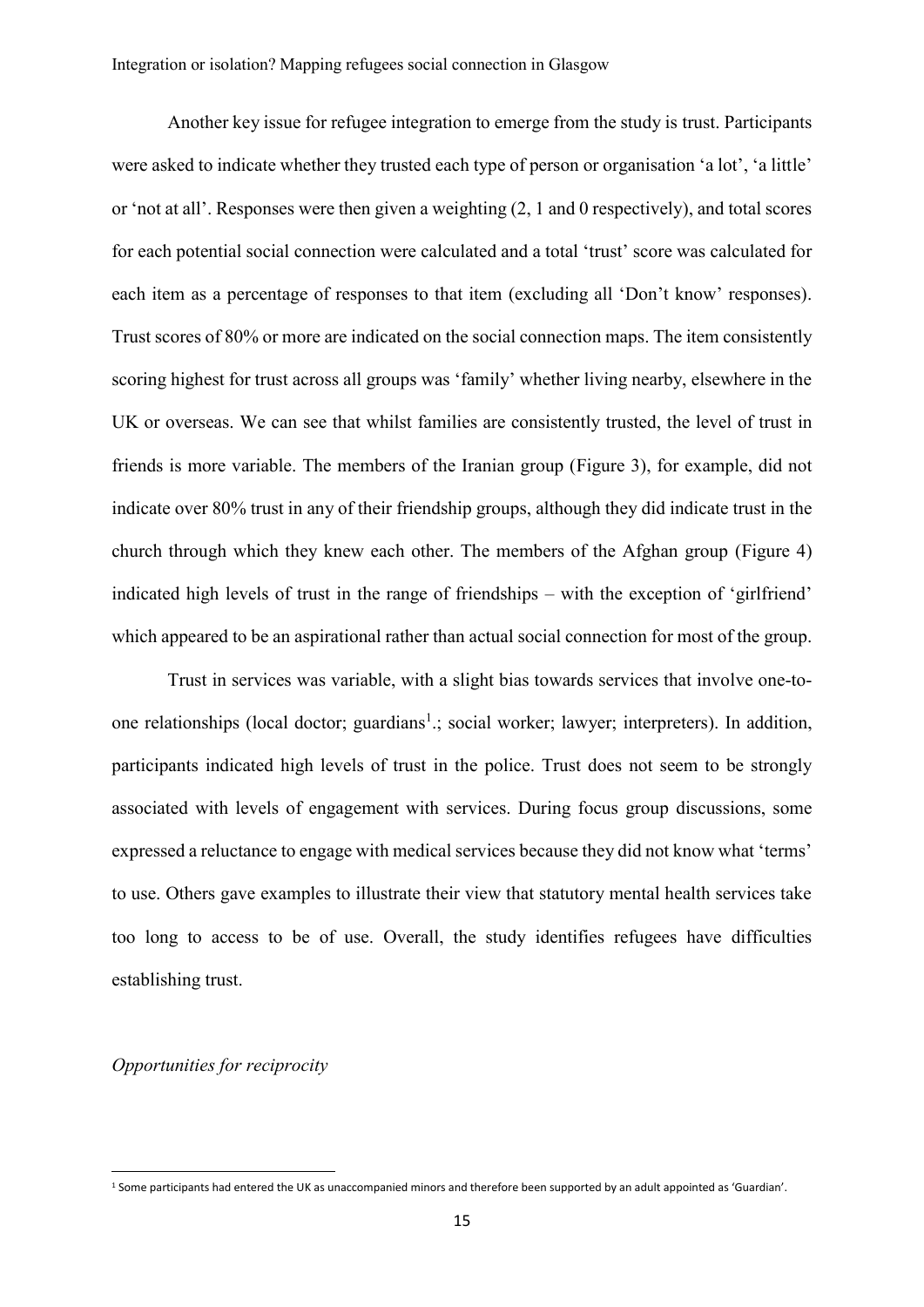Another key theme was reciprocity. The card sorting tasks generated data on the extent to which others had asked participants for either practical or emotional support. Responses are plotted on the maps according to whether or not the majority of respondents in the group had been asked for help. There are striking differences between the three cohorts in this regard. In the cohort of individuals (figure 2) and the Afghan group (figure 4) participants generally reported that the only reciprocal relationships they have are with friends from their own background. In contrast, the Iranian group (figure 3) experience reciprocity in their relationships with friends, family and their church. They were the only group reporting high levels of contact and reciprocity with Scottish friends.

In discussion, participants gave examples of providing mutual practical and emotional support. Yet others talked about feeling useless and not needed by anyone. One man remarked on the contrast he felt between his previous life as a husband, father and community member to his life now, when no one even contacted him to wish him a 'Happy New Year' (XXXXX first & second author)). Overall the study revealed very few opportunities for reciprocal relationships.

# *Participants' reflections on mental health and wellbeing*

A full account of the data emerging from the focus group discussions is reported elsewhere (xxxxx first  $\&$  second authors), however in this section we will highlight key findings relating to the present consideration of social connection. Participants consistently demonstrated that they considered mental health issues to be a common problem for refugees and asylum seekers, due to insecurity of circumstances, social isolation, culture shock, poverty and inactivity. Social isolation was highlighted:

'A person who is alone, they don't have contact…. You become depressed straight away.' (Group 4)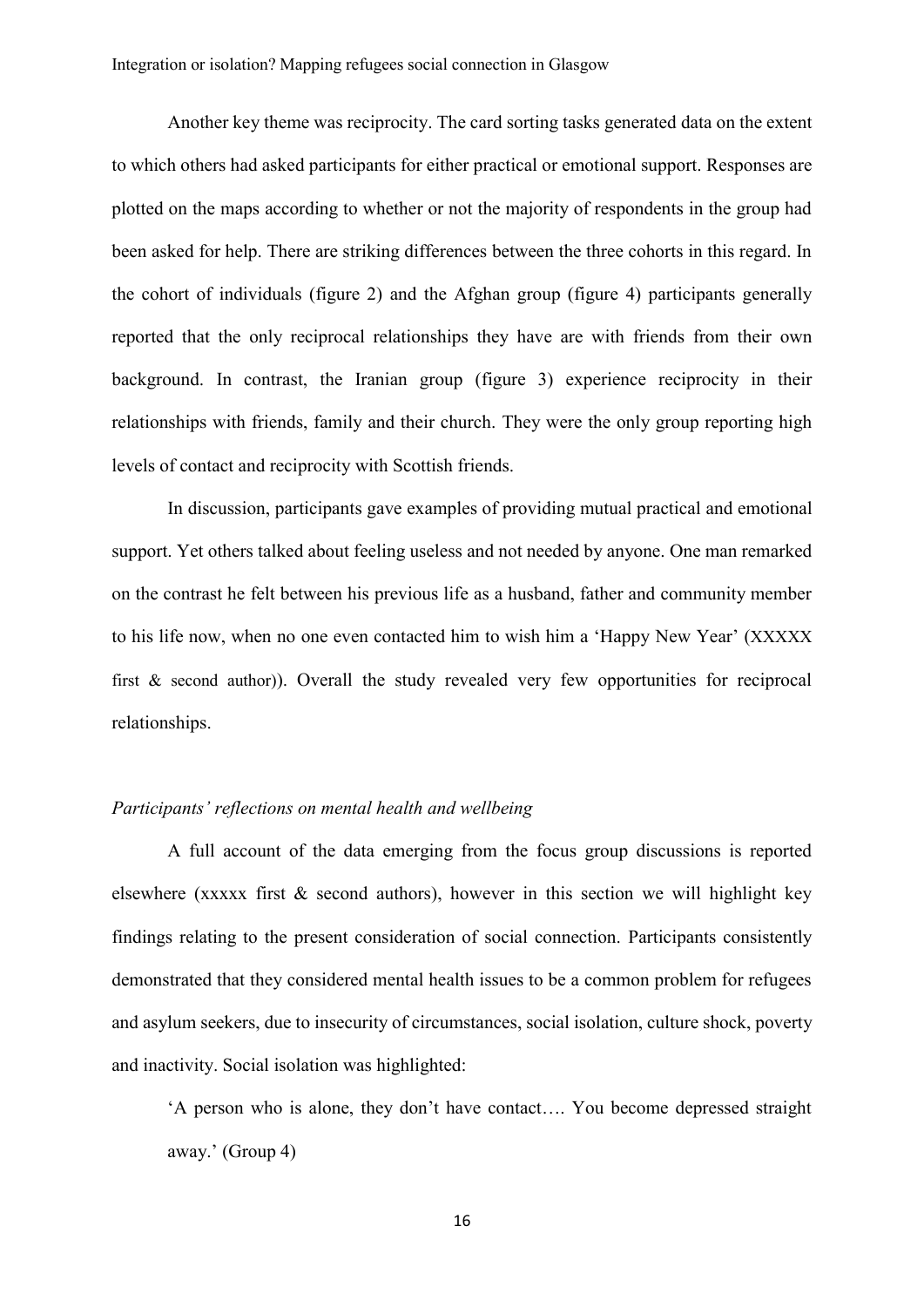Participants were asked where people who were, 'distressed, anxious or sad' could find help. Although most recognised that the local doctor could be a source of help, examples were given of delays and difficulties in accessing medical help. There was no mention of voluntary sector mental health support. Participants consistently saw friends or family as their primary source of help.

'I've never been to an official organisation, but I go to people I know or friends and they've generally been able to help.' (Group 3)

Several participants were keen to point out that they would be selective about which friends they would share emotional problems with – and to explain that they only shared with friends because they did not have access to family.

Many participants were able to suggest a range of strategies for supporting one another to improve their mental health and well-being, including having company, doing things with others – especially exercise – as well as talking about problems. There was a strong consensus that being connected with other people is important for improving mental health and wellbeing. As one man pointed out,

'It's good to have lots of different friends so that they can give you different kinds of help and support.' (Group 3)

## **Discussion**

The study contributes to the field of refugee integration by enhancing our theoretical understanding of refugee social connections. The implications arising from the study for the Indicators of Integration framework and the application of social capital theory within a migration context will now be explored in relation to a number of themes.

#### *Social isolation, trust and identity*

17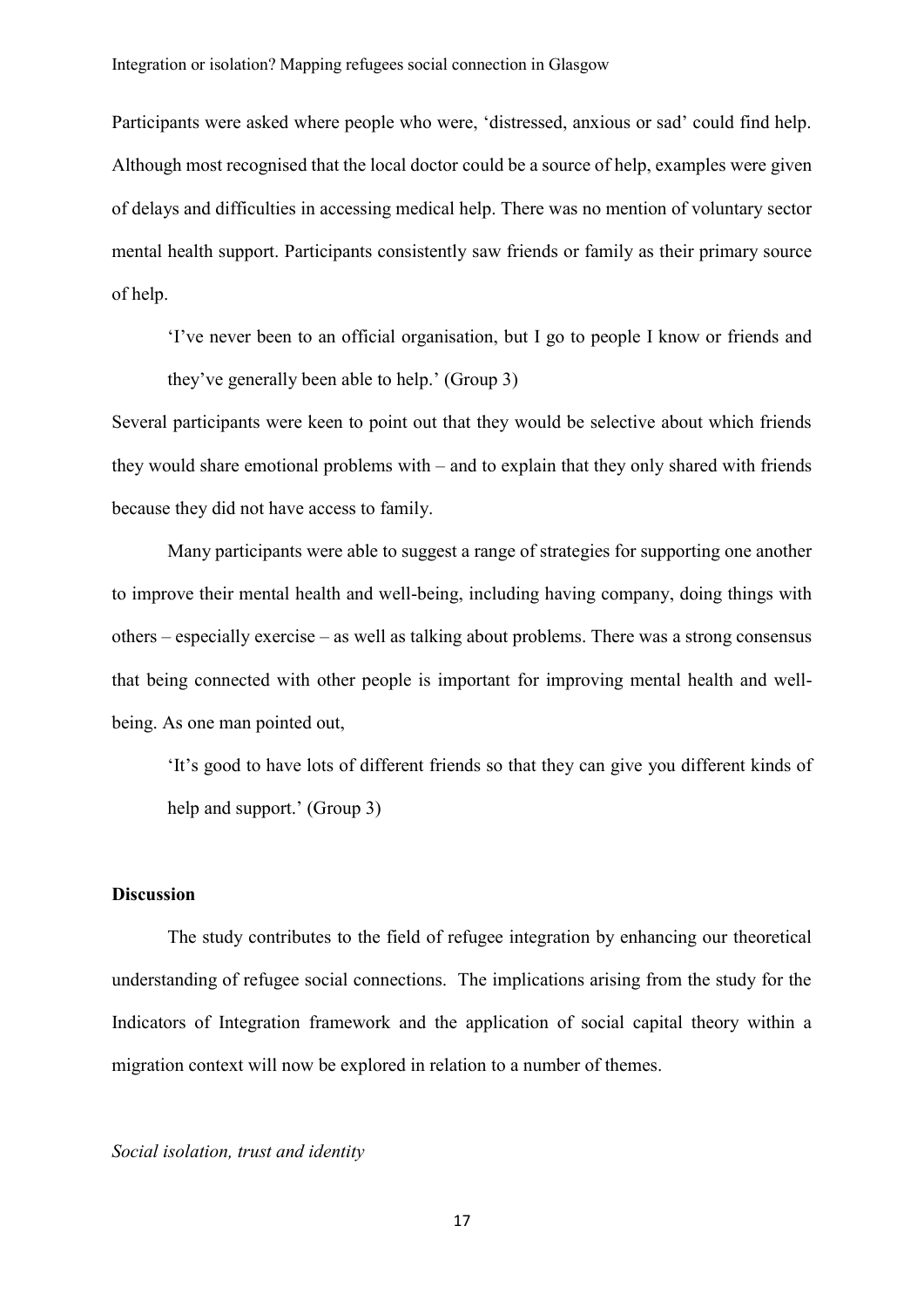Our data indicates that the refugee men not participating in formal social groups had few social connections. This occurred despite that fact that these participants recognised the value of social connections in protecting mental health and well-being. This may be related to the low levels of trust observed – particularly significant given that 'trust' is a key component of Putnam's model of social capital.

These findings support studies that show how conflict directly undermines people's ability to trust by violating social relationships (Tilly, 2007; Flores-Yeffal, 2013), and additionally, how the experience of forced migration further undermines trust and reinforces the benefits of avoiding intimacy (Flores-Yeffal, 2013). It not surprising that people who have gone through such psychologically challenging experiences often find it difficult to rebuild a new social world on arrival in a new country where they lack shared language or culture, and experience instability and insecurity.

Refugees face major challenges and adjustments when they become migrants. Giddens' work emphasising the importance to migrants of maintaining a coherent narrative is useful here (Giddens, 1991). The possibility to imagine a continuing narrative requires both connection to the past and a connection to the future. When even the most simple of daily interactions is unfamiliar and strange, an individual can easily 'get lost' in this new social setting. A different culture, language, and lifestyle, along with the process of relocating self, can be challenging. There is a serious danger that those most in need of emotional support, for whom the ability to trust is already considerably undermined and who may already be experiencing poor mental health, are the least able to maintain a coherent narrative or rebuild a supportive social network.

Although the Indicators of Integration framework assumes the presence of trust within Putnam's model of social capital, it does not make the role of trust explicit. These findings suggests that trust could be included as a 'facilitator' in the framework, thereby promoting the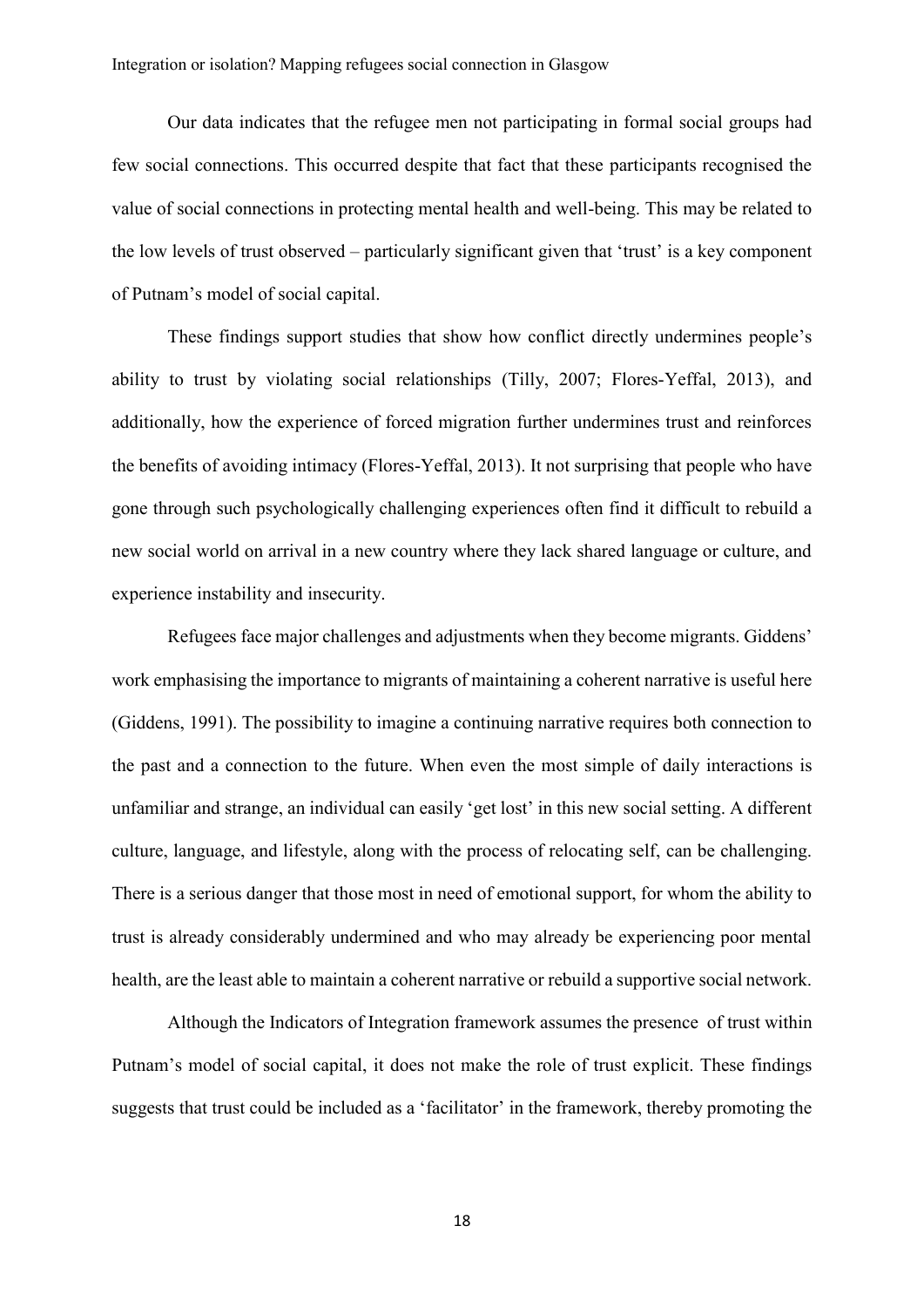creation of trust between existing members of migrant networks (Flores-Yeffal, 2013) and newcomers as a focus of integration activity.

## *Distinguishing 'bonds' and 'bridges'*

This study provides insights into the ways that isolated refugee men seek emotional support and the implications of this for social capital theory. Emotional support is associated with the high levels of trust that exist in the 'strong ties' characteristic of bonded network (McPherson et al., 2013). Our participants reported highest trust of family members and affirmed that they would normally only share intimate concerns and seek emotional support from close family members. However, most also reported very little contact with their families.

The data allows us to observe the refugees' strategies to develop alternative support networks. Some participants explained how their friends from the same country, 'become like brothers'. This appears to demonstrate that shared cultural capital (country of origin plus experience of forced migration) enables enough trust to be established to develop new contextappropriate cultural capital. Some built friendships through a church with 'Scottish friends'. Shared beliefs allowed relationships of trust to develop between people with different backgrounds that could be described as 'bonds' rather than 'bridges', thereby supporting the critique of Putnam's binary distinction between social 'bonds' and social 'bridges' (Wessendorf & Phillimore 2018; Cederberg, 2012). A more nuanced conceptualisation of the relationship between bonds and bridges could be introduced into the framework, potentially by acknowledging a continuum linking these forms of connection rather than binary categories. The study suggests where there is no access to established bonds with people with closely allied cultural norms, some refugees adjust to the majority cultural norms in order to build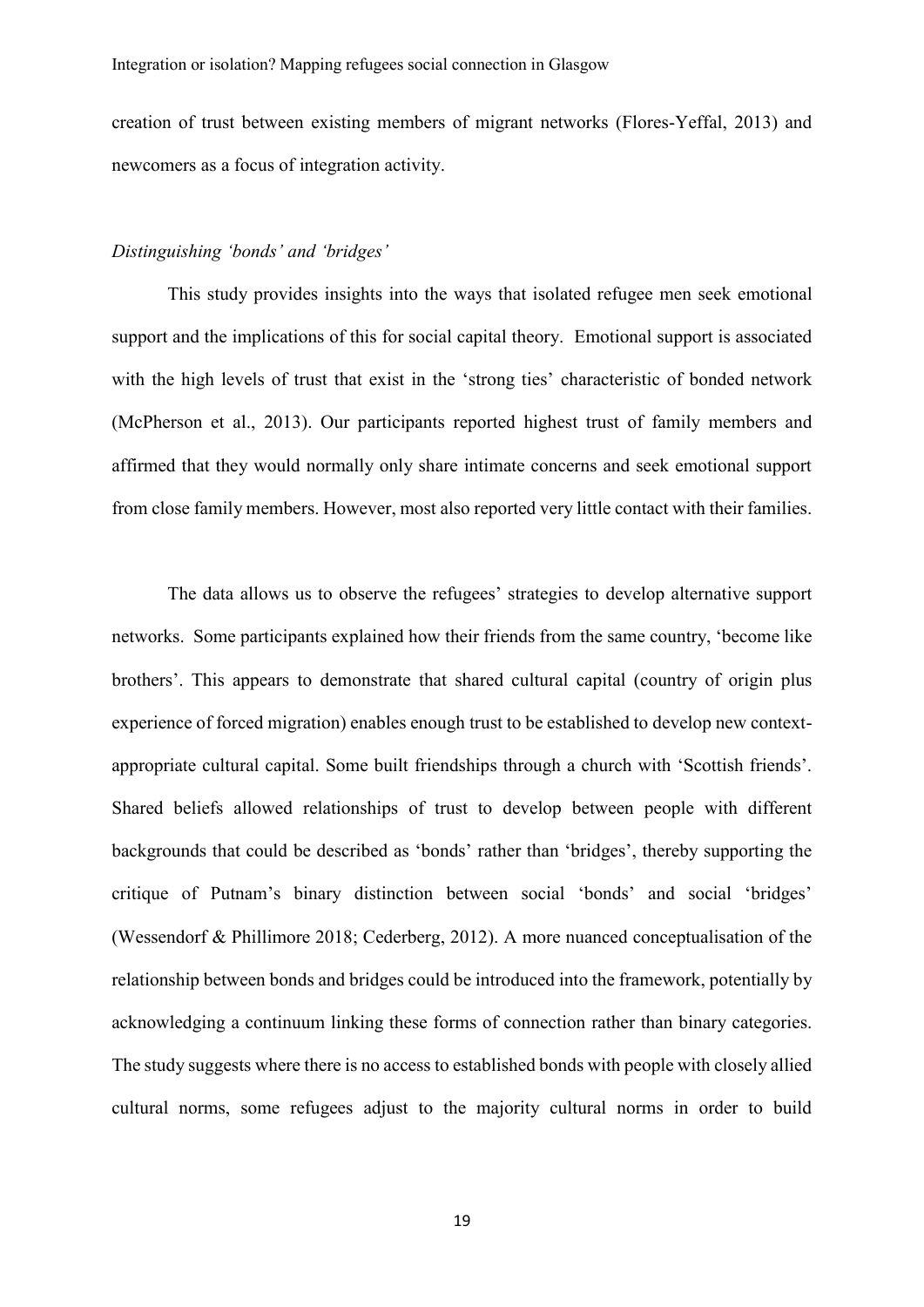relationships of trust through which they can receive emotional support. This has important implications for the application of social capital theory within a migration context.

Another strategy observed was a reliance on service providers for emotional support, despite different ethnic backgrounds and little shared cultural capital. The high levels of trust with service providers involved in individual support found in this study point to institutional rather than individual trust (Harpham et al., 2004).

## *Reciprocity and resources*

. In this study, it was found that these refugees' connections are dominated by relationships of dependency, with very few situations in which they have been asked, or are able, to give help. This is detrimental to mental health and well-being because it undermines self-efficacy and deprives the individual of the benefits of altruism (Green, 2006; XXXXX second author). In terms of social capital, according to Coleman (1998), a lack of evidence of reciprocal relationships indicates impoverished social capital, due to the lack of opportunity to build trust. This in turn will undermine access to the wider resources identified in the Indicators of Integration framework as important for integration.

Phillimore et al. (2017) argue that, contrary to Hobfoll's ideas about conservation of resources in crisis, migrants use resource exchange strategies to develop social networks, which may form important buffers against migratory stress and aid access to functional, psychological and affective resources that can further integration. It can therefore be inferred that with very few reciprocal relationships, the participants in this study are likely to be more vulnerable to the effects of migratory stress.

This analysis shifts the theoretical focus to agency in the form of exchange of resources rather than identity (Bhatia and Ram, 2001) or functional indicators (Ager and Strang, 2008). It resonates with the definition of social capital proposed by Coleman (1990) as a resource that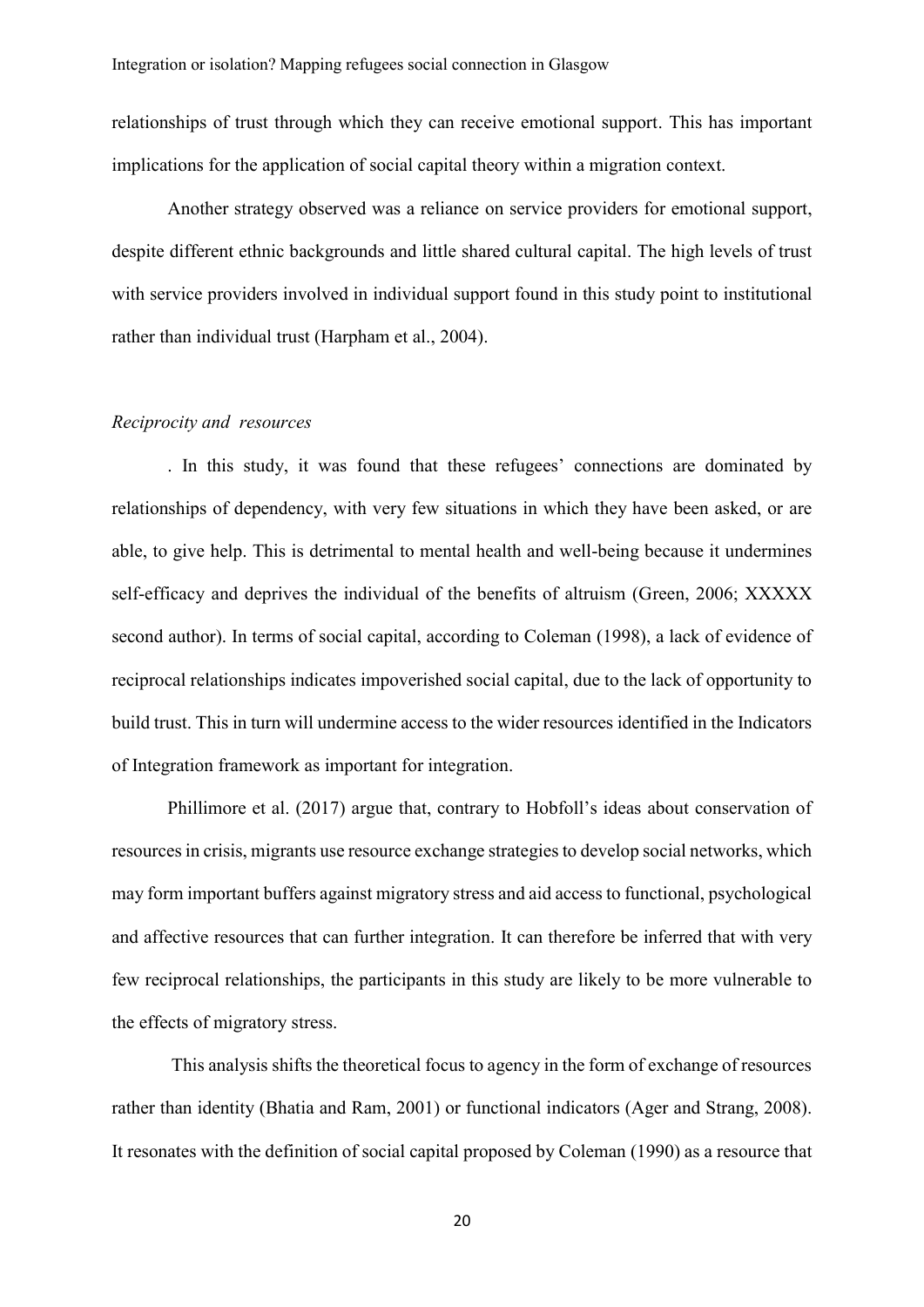can be used by the actors to realise their interests. As Phillimore and colleagues also argue, a reciprocity lens sheds new light on the relationship between social networks and integration, while allowing us to identify an extended range of resources from those generally associated with integration (Phillimore et al. ibid.).

These findings suggest that there should be more emphasis placed on finding ways of promoting opportunities for reciprocity and exchange of resources within migration policy and practice. The Indicators of Integration framework provides an opportunity for raising the importance of reciprocity and social resources. It identifies core domains of integration and posits that integration is shaped by the interaction between these – this interaction is mediated through active reciprocal relationships based on, and building, trust.

# *'Bridging' capital and access to resources.*

In this study, even participants already involved in informal groups and with connections showed low levels of awareness of and connections with services, suggesting the existence of bridging relationships was not of itself enough to ensure effective access to resources. This challenges Putnam's assertion that capital arises from social connection alone and challenges us to think about the social processes of migration. A number of different factors may potentially be at play here. At one level, it may be that the bridging relationships achieved by our participants did not link them to resources relevant to their needs. For example, members of the Iranian church group were more likely to have Scottish friends than the other cohorts. However, it seems quite likely that those Scottish friends themselves had very little knowledge of, or connection with for example, mental health services for ethnic minority groups, or immigration lawyers. Bridging relationships only improve access to resources where they connect people with resources that they can use. Feedback from local service providers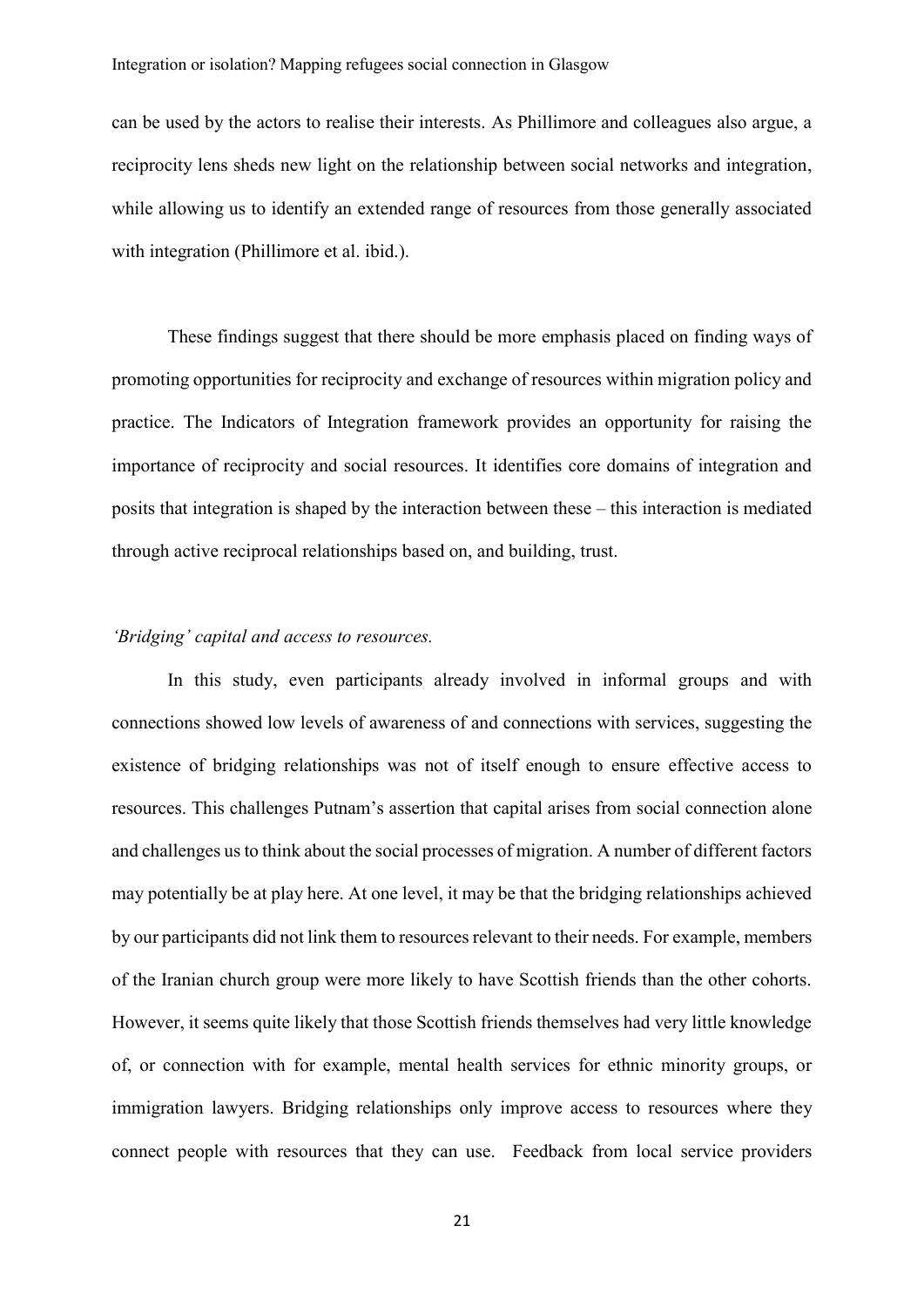highlighted a large gap between the range of existing services and participants' awareness of those services. Whilst contact with any service might be assumed to provide a bridge into other services, this is clearly not always the case. Community groups face competition over scarce resources, which inhibits exchange and trust building (Kearns and Forrest, 2000). Refugee organisations and communities in particular face an environment of distrust and conflict, which can then negatively impact social cohesion (Griffiths et al., 2005, Griffiths, 2006; Zetter et al., 2005).

We also note that whilst some participants do report bridging relationships with local people, these are very limited and do not represent a cross-section of society or even of the refugees' own immediate neighbours. Bridging relationships may build trust with other particular groupings within a community, and enable the exchange of resources. However, 'solidarity' implies a shared sense of purpose and identity across the breadth of intersecting, but differentiated groups present. Many authors refer to the 'dark side' of social capital, where it can be used as a means to promote resistance to immigration and the exclusion of outsiders (Portes, 1995). Explanatory models of integration need to reflect a nuanced understanding of social connection that recognises the complexity of association and migration. In Putnam's version of social capital, the place of 'outsiders', such as immigrant communities, remains underdeveloped (Zetter et al., 2006).

# *Gender*

The study demonstrates how the framework can be used to explore gendered differences in developing social connections for refugee men and women. This study focused on the social connections of single isolated males and highlighted specific issues facing this group. It supports research demonstrating men's concerns with what they consider to be

22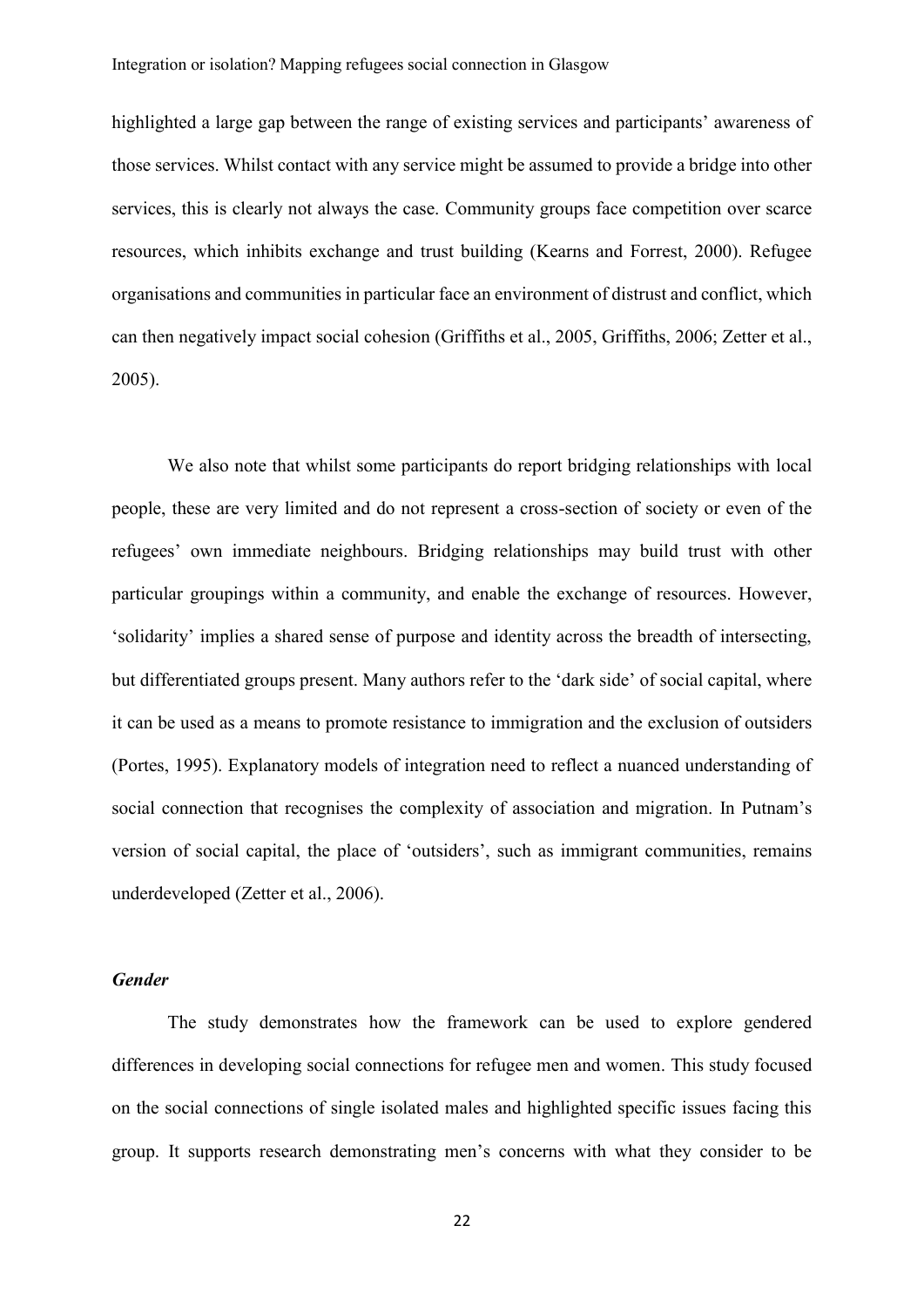'normal' masculine behaviour (Emslie et al., 2005). Participants indicated that their traditional notions of masculinity had not allowed for the sharing of emotional issues outside the family, yet in the isolated situation created by resettlement they had developed a new way of being a man and sharing emotional issues with friends who have 'become like brothers'. Studies of women refugees suggest that their gender identity allows for more sharing with friends, but often practical circumstances (such as childcare responsibilities) preclude their take up of mental health support services (Robertshaw et al., 2017). In addition, we need to consider the role of cultural understanding of mental health, which intersects with gender in creating barriers to service access (Cheung & Phillimore, 2017). Further study is needed to explore refugees' navigation of adjustments in gender identity and its impact on mental health and well-being.

Academic scholarship indicates that both gender and demographic composition of migrant populations emerge as significant variables in the way social capital is formed and invested. New migrants appear to accumulate bonding capital at early stages, although amongst young single men, the impetus to develop this into formal associational groups seems relatively weak and fragile (Zetter et al., 2006). The Indicators of Integration framework could be used to explore the different needs and processes involved in developing social connections for men and women.

# *Critique of the Social Connections Mapping tool*

As we noted at the outset, this study has formed part of a programme of research seeking to develop a tool for mapping social connections in humanitarian settings and in contrasting cultural contexts.

This study has demonstrated the utility of the approach to engage a difficult-to-reach population of refugee men in the UK. Participants were able to share the challenges of integration through building collective pictorial maps based on their own experiences. Levels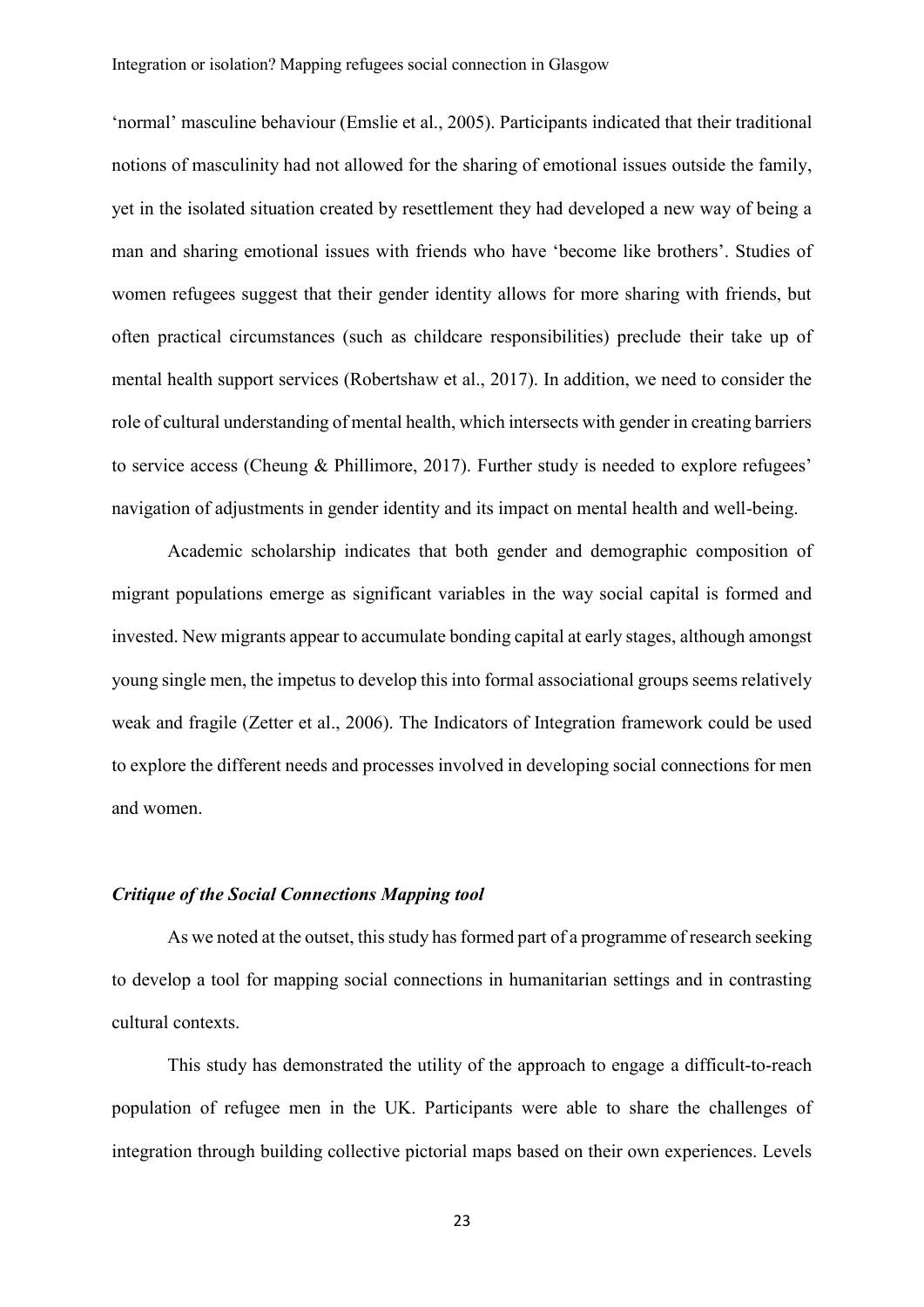of participation across group members were high and involvement was sustained throughout the process. The study design offered limited opportunity for comparison of the connections generated by different cohorts. However, there is now the potential for future studies to use this tool with different groups to compare the patterns of social connection, for example between men and women in the same context, or between different geographic and/or cultural contexts. Measures of actual connection provide an indicator of access to services and data on reciprocity and trust, which can help guide policy and practice. The tool also offers the potential to map changes in social connections over time, which can help in assessing the impact of integration policy and practice.

Following the development of the methodology through this small-scale study of a particularly hard–to-reach group, it should now be possible to gather more extensive data with larger numbers. The small numbers involved in this study do not allow for the quantitative analysis of some pertinent relationships such as between social connections and the length of time in neighbourhood, or English language ability and patterns of connection. However, the method will allow for generating such comparative data across diverse groups.

# *Implications for policy and practice*

The theoretical insights emerging from this paper point to important implications for policy and practice. Given the impact of social isolation on poor mental health and well-being of refugees, it is imperative that any society receiving refugees addresses social isolation at all levels. Two key priorities emerge for policy and practice: enabling asylum seekers and refugees to build capacity for trust in order to develop sufficient close bonding relationships to provide them with protective emotional support; and finding more effective ways for refugees to build knowledge and trust of relevant resources and services.

Allowing the most isolated refugees to become more vulnerable through lack of emotional support and related poor mental health will have multiple negative consequences for

24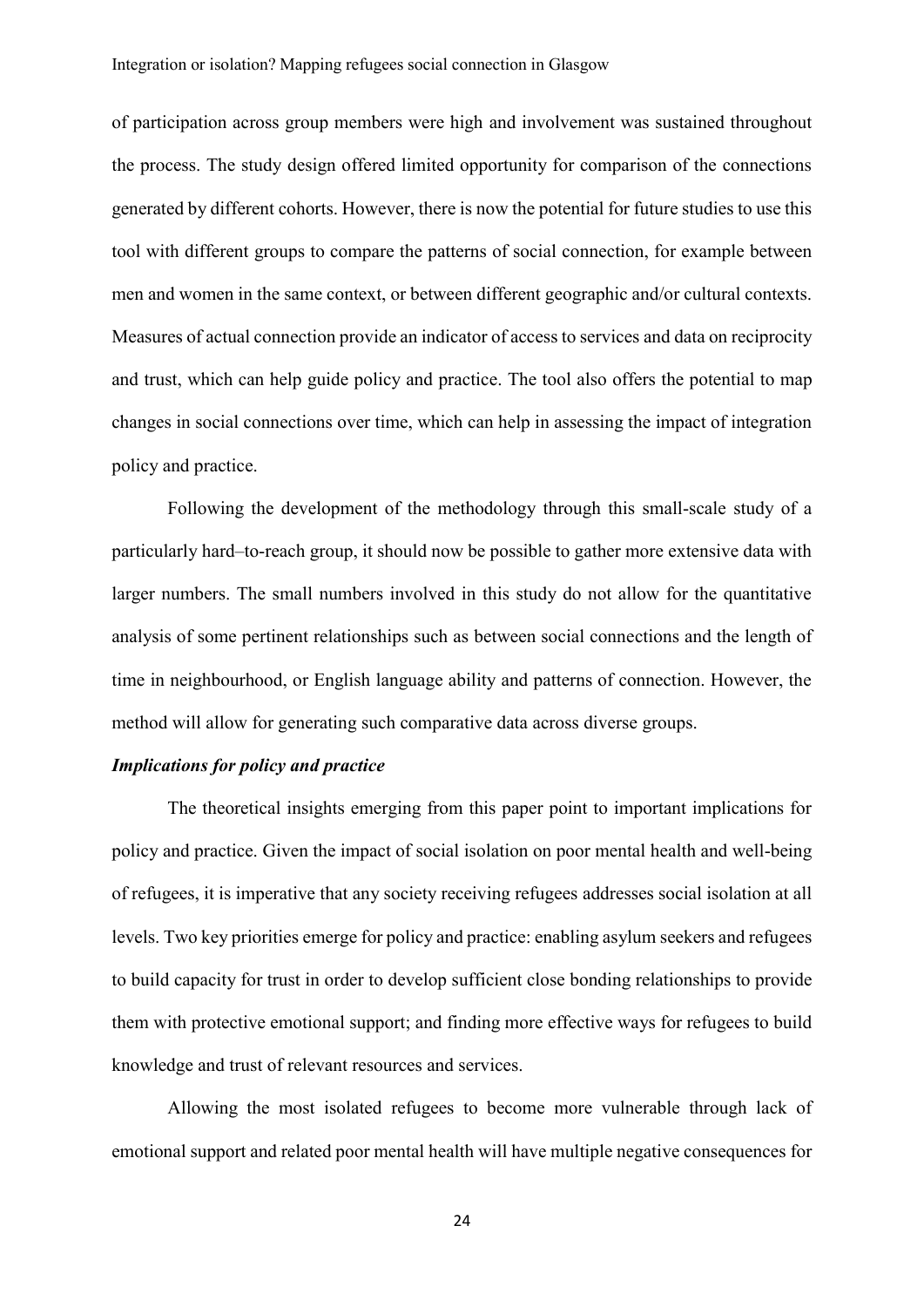the individual and the host society. Such individuals are likely to withdraw further from other people and avoid engaging with both communities and formal services; language and cultural knowledge development will be slower; and mental health problems are likely to be exacerbated. As a result, isolated refugees' ability to find work, engage fully with society and become active members of their communities will be severely inhibited. This has implications for community cohesion as some members are seen as dependent and non-participatory. Migration policy and the associated political rhetoric plays a crucial role as either a barrier or enabler on the development of trust, social capital and integration for asylum seekers and refugees. Pro-migrant integration policy, such as the New Scots strategy in Scotland, is more likely to promote an environment where trust can be built with institutions and between migrants and established residents.

The data suggests that appropriate and timely support to every new refugee in building new 'bonding' relationships would be an effective way of mitigating these negative effects. This could be achieved through broadening 'befriending' schemes connecting refugees with someone with established local roots. Formal advisory services should seek to facilitate informal social connections to avoid being drawn into directly substituting for the lack of close intimate relationships. Additionally, service providers, such as language class providers and sport and leisure facilities, should be supported to maximise the potential of their services for building bonding relationships.

The challenge of building knowledge and trust of relevant resources and services is familiar to service providers. This research has suggested that simply being connected to others – even others from the settled community - is not sufficient to ensure that relevant knowledge is communicated. However, existing relationships of trust could provide an effective means to disseminate knowledge. For example 'peer education' models have been shown to facilitate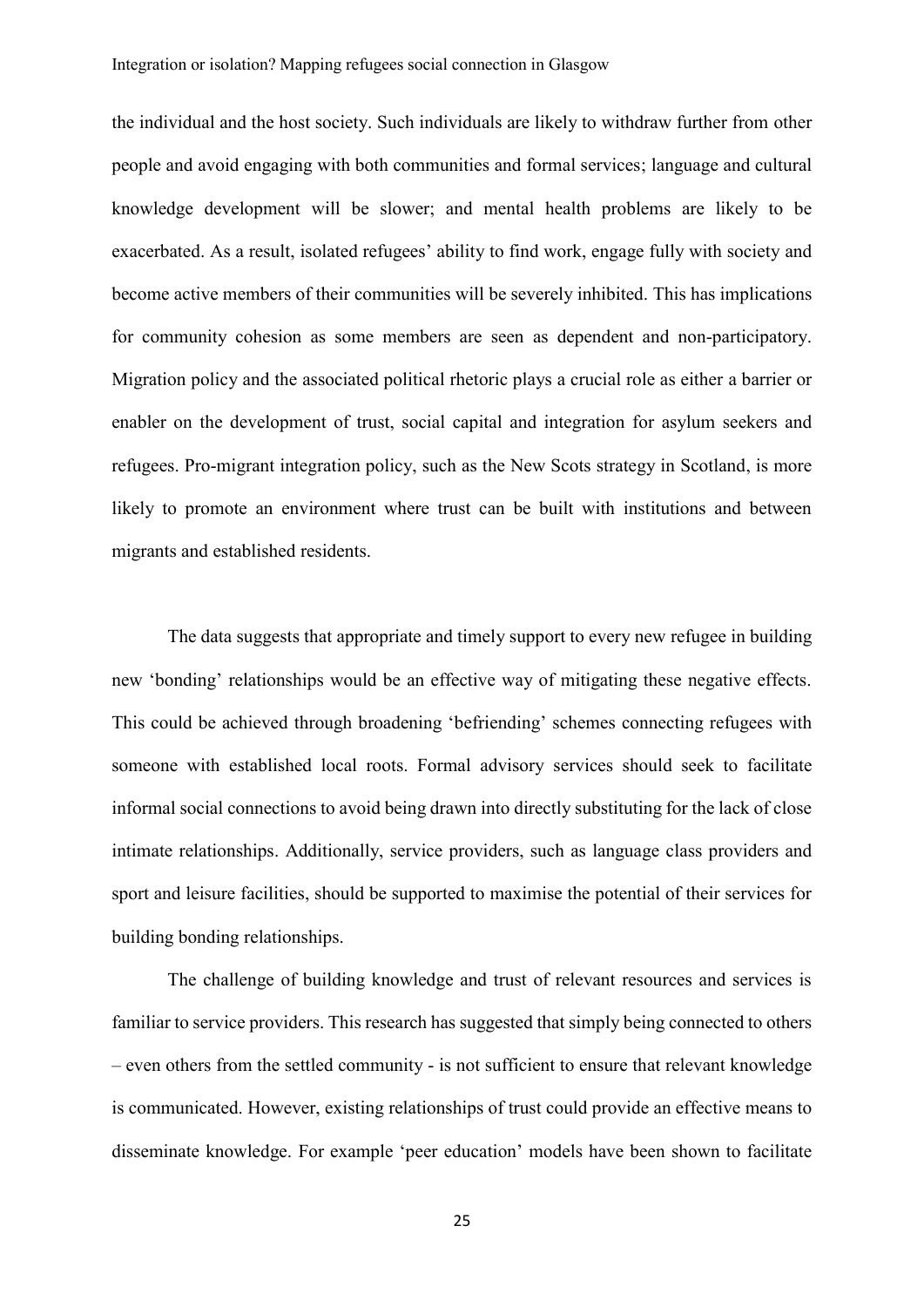sharing of knowledge and engagement with formal and informal resources to promote health and well-being (Scottish Refugee Council, 2015b). To build solidarity, it will be important to encourage participation from the distinct and overlapping groupings present in the community.

# **Conclusions**

The study makes an important scholarly contribution to the field of refugee integration and how social capital theory can be applied within a migration context. It provides insights into the social processes of migration, linking the internal experiences of refugees with the structural factors underpinning the migration process. It confirms a pattern of extreme social isolation within personal relationships as well as poor access to services and rights and highlights the need to focus on the social connections of the most isolated refugees. It develops Putnam's social capital model by challenging the simple binary distinction between bonding and bridging relationships, and offers a new conceptualisation based on a continuum between bonds and bridges that allows for the fluidity of relationships. This study offers new directions for the potential theoretical extension of the Ager and Strang Indicators of Integration framework in a number of ways. It suggests the framework should make the role of trust explicit and be included as a 'facilitator' of integration. It suggests reciprocity offers insight into the way the domains of the framework interact and can play an important role in mediating the interdependence of the domains. It highlights the framework should be used to explore the different needs and processes involved in developing social connections for men and women. Very importantly, the study challenges Putnam's assertion that capital arises from social connection alone. It critiques Putnam's reliance on the idealisation of community solidarity and the impact of power differentials and suggests conceptualisations of integration must be informed by the impact of power differential in shaping patterns of social connection.

Extending this research using a similar mapping approach with both men and women and in other contexts would build our understandings of the social connections of resettling

26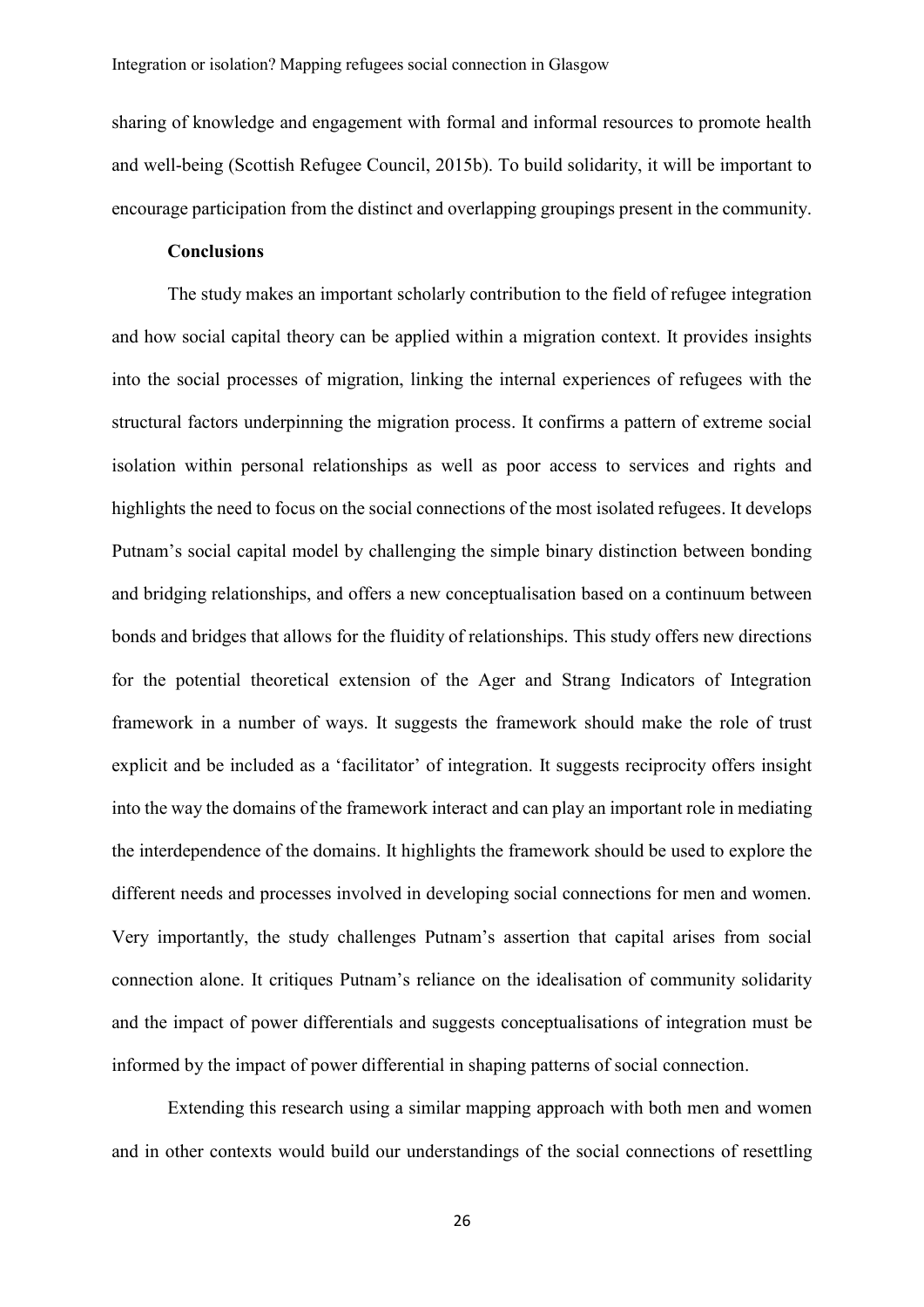refugees. With patterns of ever-increasing global migration, the imperative to promote social mixing and avoid social isolation becomes increasingly urgent and this study provides important insights that can inform refugee policy and practice across different countries and ethnic groups.

# **REFERENCES**

**AGER, A. & STRANG, A. (2008) Understanding Integration: A Conceptual Framework, Journal of Refugee Studies, 21 (2), 166–191. [doi.org/10.1093/jrs/fen016](https://doi.org/10.1093/jrs/fen016)**

**BEIRENS, H., HUGHES, N., HEK, R. & SPICER, N.** (2007) 'Preventing Social Exclusion of Refugee and Asylum Seeking Children: Building New Networks'. Social Policy and Society 6(2): 219–229.

**BHATIA, S. & RAM, A.** (2001), 'Rethinking acculturation in relation to diasporic cultures and postcolonial identities', Human Development, 44: 1–17

**BOGIC**, M.; **AJDUKOVIC**, D.; **BREMNER**, S.; **FRANCISKOVIC**, T.; **GALEAZZI**, G. M.; **KUCUKALIC**, A.; **LECIC-TOSEVSKI**, D.; **MORINA**, N.; **POPOVSKI**, M.; **SCHUTZWOHL**; **DUOLAO WANG**, M. ; **PRIEBE** S. (2012) 'Factors associated with mental disorders in long-settled war refugees: refugees from the former Yugoslavia in Germany, Italy and the UK.' *The British Journal of Psychiatry* 200, 216–223.

**BOURDIEU,** P **& PASSERON,** J-C (1977) Reproduction in Education, Society and Culture, SAGE Publications.

**CEDERBERG M.** (2012). Migrant networks and beyond: Exploring the value of the notion of social capital for making sense of ethnic inequalities. Acta Sociologica, 55(1), 59–72. <https://doi.org/10.1177/0001699311427746>

**CHEUNG, S. & PHILLIMORE, J.** (2016) Gender and refugee integration: a quantitative analysis of integration and social policy outcomes. Journal of Social Policy. <https://doi.org/10.1017/S0047279416000775>

**COLEMAN, J** (1988) Social Capital in the Creation of Human Capital, American Journal of Sociology, Vol. 94, Supplement: Organizations and Institutions: Sociological and Economic Approaches to the Analysis of Social Structure, S95-S120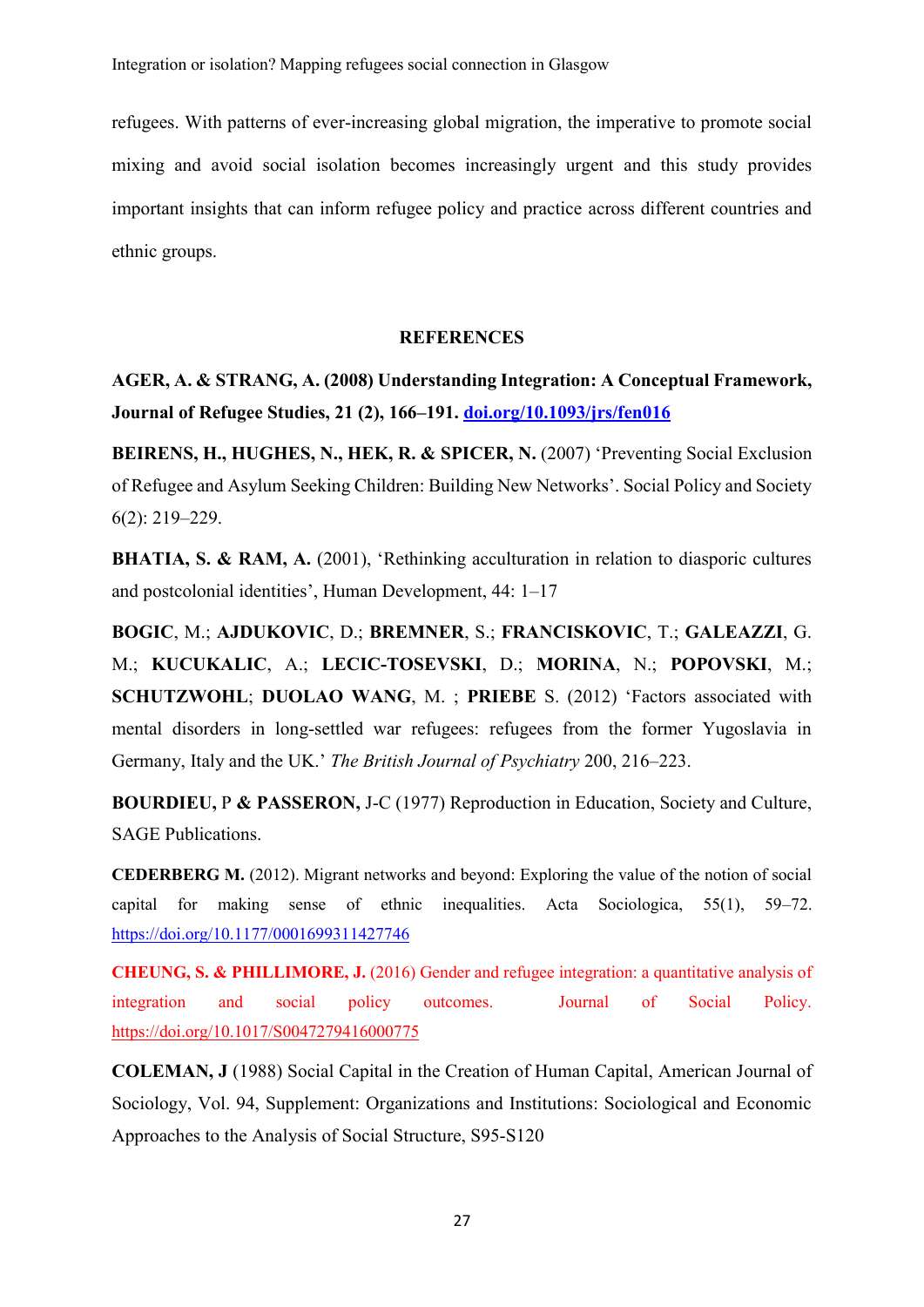**CORREA-VELEZ**, I.; **GIFFORD**, S and **BARNETT**, A. G. (2010) 'Longing to belong: social inclusion and wellbeing among youth with refugee backgrounds in the first three years in Melbourne, Australia.' *Social Science and Medicine*, 71. pp. 1399-1408.

**CORREA-VELEZ**, I.; **GIFFORD**, S. M., and **MCMICHAEL**, C. (2015) 'The persistence of predictors of wellbeing among refugee youth eight years after resettlement in Melbourne, Australia.' *Social Science & Medicine* 142: 163-168

**DALEY C.** (2009) 'Exploring Community Connections: Community Cohesion and Integration at a Local Level', Community Development Journal , 44 (2), 158–171

**DAVIDSON**, G. R., **MURRAY** K. E. and **SCHWEITZER**, R. (2008) 'Review of refugee mental health and wellbeing: Australian perspectives' *Australian Psychologist*, 43(3), 160-174.

**EMSLIE C., RIDGEB, D., ZIEBLANDC, C. & HUNTA, K.** (2005) 'Men's accounts of depression: Reconstructing or resisting hegemonic masculinity?' *Social Science & Medicine* 62, 2246–2257

**ESTERHUIZEN,** L., & **MURPHY**, T. (2007). Changing lives: a longitudinal study into the impact of time together mentoring on refugee integration. *A TimeBank initiative*, 1-23.

**ESTERHUIZEN**, L. and **MURPHY**, T. (2007) *Changing lives: A longitudinal study into the impact of Time-together mentoring on refugee integration*. Time Bank 2007; [https://ec.europa.eu/migrant-integration/index.cfm?action=media.download.](https://ec.europa.eu/migrant-integration/index.cfm?action=media.download)

FLORES-YEFFAL, N., (2013) *Migration-trust Networks: Social cohesion in Mexican US-bound emigration.* Texas A & M University Press.**HERSI, A.** (2018) Conceptualisation of Integration: An Australian Muslim Counter-Narrative,

Palgrave Macmillan.

**HOBFOLL, S. (**2014) 'Resource caravans and resource caravan passageways: a new paradigm for trauma responding.' *Intervention*, Volume 12, Supplement 1, Page 21 – 32.

**HOME OFFICE**, (2005) *Integration Matters: A National Strategy for*

*Refugee Integration*. March 2005.

**ICAR** (2004) 'ICAR's Response to *Integration Matters: A National Strategy for Refugee Integration*', 2004. London, Information Centre on Asylum and Refugees in the UK. [http://64.233.183.104/search?q=cache:TOCUmivWWsJ:icar.org.uk/download.php%3Fid%3D6+Ager](http://64.233.183.104/search?q=cache:TOCUmivWWsJ:icar.org.uk/download.php%3Fid%3D6+Ager+Strang+Home+Officeandhl=enandct=clnkandcd=2) [+Strang+Home+Officeandhl=enandct=clnkandcd=2](http://64.233.183.104/search?q=cache:TOCUmivWWsJ:icar.org.uk/download.php%3Fid%3D6+Ager+Strang+Home+Officeandhl=enandct=clnkandcd=2)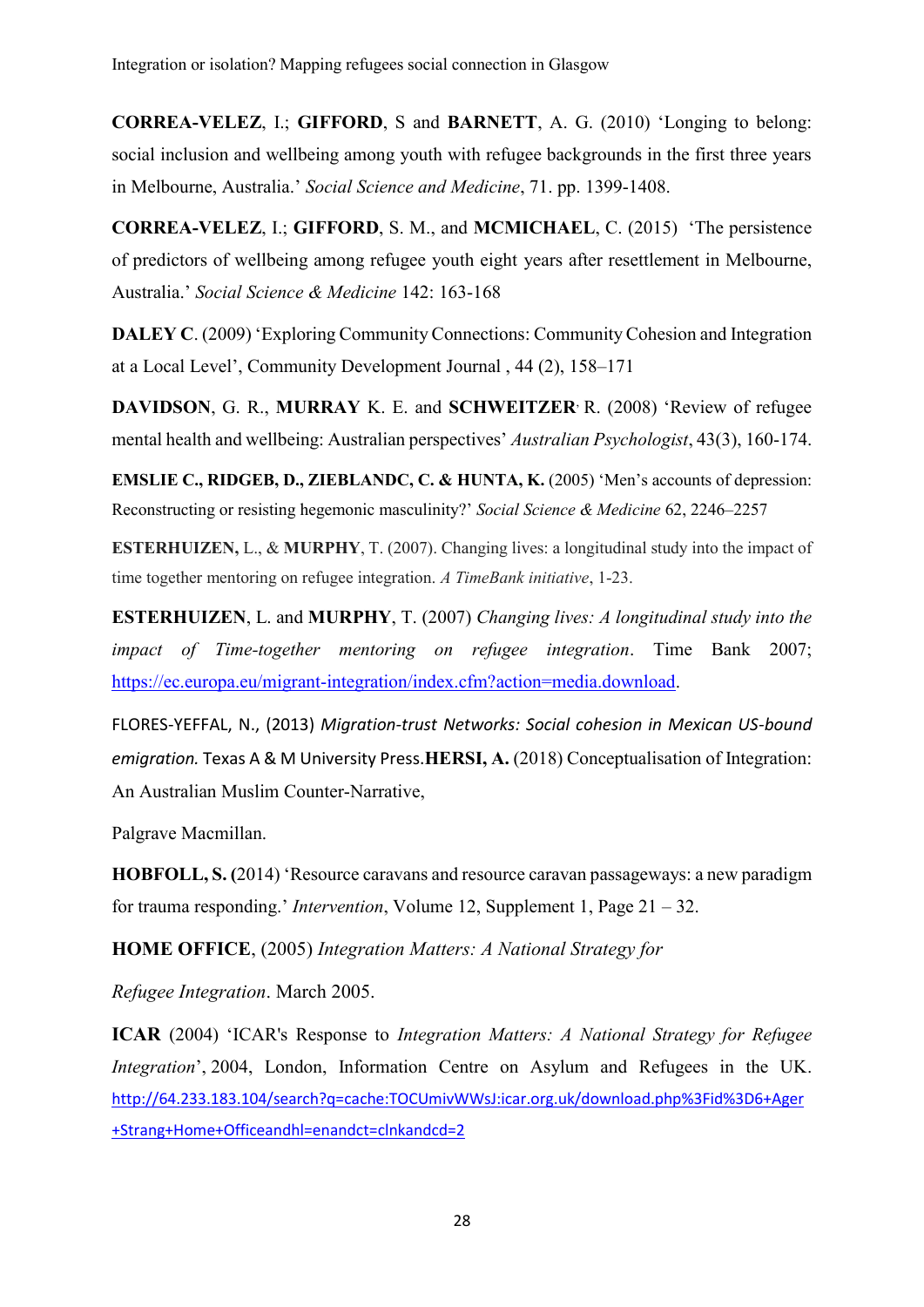**KEARNS**, A. & **WHITLEY**, E. (2015) "Getting There? The Effects of Functional Factors, Time and Place on the Social Integration of Migrants", *Journal of Ethnic and Migration Studies.*

**KOHLBACHER, J and RASULY-PALECZEK G** (2018): "From Destination to Integration" - First Experiences of Asylum Seekers from Afghanistan, Syria, and Iraq arriving in Austria. In: Carvill-Schellenbacher, J., Dahlvik, J. Fassmann, H. and Reinprecht, C (ed.s): *Migration and Integration - Scientific Perspectives from Austria*. *Yearbook 4*, 31-51.

**KOOPMANS**, R. (2010) 'Trade-Offs between Equality and Difference: Immigrant Integration, Multiculturalism and the Welfare State in Cross-National Perspective', *Journal of Ethnic and Migration Studies,* 36:1, 1-26, DOI: 10.1080/13691830903250881

**MIGRATION OBSERVATORY** (2015) *Briefings. Migration to the UK – Asylum* Available at <http://migrationobservatory.ox.ac.uk/briefings/migration-uk-asylum> (Accessed March 2015).

**MOROSANU, L.** (2017) 'Researching Migrants' Diverse Social Relationships: From Ethnic to Cosmopolitan Sociability?', The Sociological Review, DOI: 10.1177/0038026117703905

**MOROSANU, L.** (2015) 'Researching Coethnic Migrants: Privileges and Puzzles of "Insiderness"'. Special issue on 'Researcher, migrant, woman: Methodological implications of multiple positionalities in migration studies', Forum Qualitative Sozialforschung/ Forum: Qualitative Social Research, 16(2), Art. 18

**MULVEY**, G. (2010) 'When policy creates politics: the problematizing of immigration and the consequences for refugee integration,' *Journal of Refugee Studies*, 23, 4, 437-462.

**MULVEY**, G. (2013) *'In search of normality: Refugee Integration in Scotland'*, Scottish Refugee Council. Available at

http://www.scottishrefugeecouncil.org.uk/policy and research/research reports (Accessed March 2015).

**NETTO**, G. (2011) "Strangers in the City: Addressing Challenges to the Protection, Housing and Settlement of Refugees." *International Journal of Housing Policy*, 11:3, 285-303, DOI: 10.1080/14616718.2011.599132

**NICKERSON**, A.; **BRYANT**, R. A.; **SILOVE**, D. and **STEEL**, Z. (2011) 'A critical review of psychological treatments of posttraumatic stress disorder in refugees' *Clinical Psychology Review* 31 (2011) 399–417.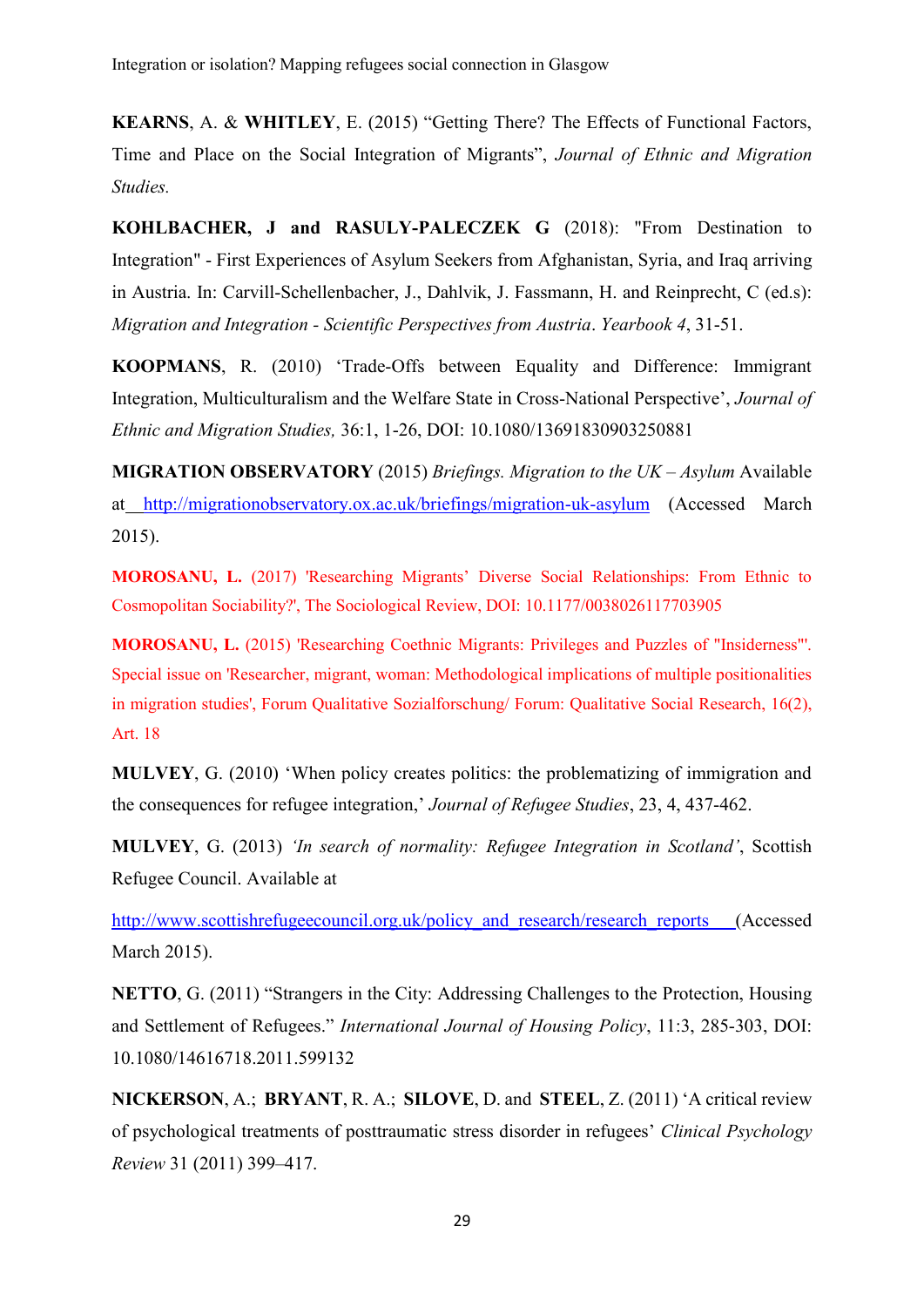**PHILLIMORE**, J. (2012) 'Implementing integration in the UK: Lessons for integration theory, policy and practice' *Policy & Politics.*

**PHILLIMORE**, J. and **GOODSON**, L. (2008) 'Making a place in the global city: the relevance of indicators of integration'. *Journal of Refugee Studies,* 21 (3): 305–325.

**PHILLIMORE, J, HUMPHERIES, R. & KHAN, K.** (2017) Reciprocity for new migrant integration: resource conservation, investment and exchange. Journal of Ethnic and Migration Studies [www.tandfonline.com/doi/full/10.1080/1369183X.2017.1341709](http://www.tandfonline.com/doi/full/10.1080/1369183X.2017.1341709)

**PORTER, M. and HASLAM, N.** (2005) Predisplacement and Postdisplacement Factors Associated with Mental Health of Refugees and Internally Displaced Persons: A Meta-Analysis. *Journal of the American Medical Association*, 294, 602-612

**PUTNAM**, R. D. (2000) *'Bowling Alone: The collapse and revival of American community'* New York: Simon and Schuster.

**REFUGEE COUNCIL,** (2006) *Older Refugees in the UK: A Literature Review*. Available at: [http://www.refugeecouncil.org.uk/OneStopCMS/Core/CrawlerResourceServer.aspx?resource](http://www.refugeecouncil.org.uk/OneStopCMS/Core/CrawlerResourceServer.aspx?resource=423544A4-DC73-4814-9E06-885AC625B3E6&mode=link&guid=3d6b5f9b150d4951abaf5ee86717de60) [=423544A4-DC73-4814-9E06-](http://www.refugeecouncil.org.uk/OneStopCMS/Core/CrawlerResourceServer.aspx?resource=423544A4-DC73-4814-9E06-885AC625B3E6&mode=link&guid=3d6b5f9b150d4951abaf5ee86717de60)

[885AC625B3E6&mode=link&guid=3d6b5f9b150d4951abaf5ee86717de60](http://www.refugeecouncil.org.uk/OneStopCMS/Core/CrawlerResourceServer.aspx?resource=423544A4-DC73-4814-9E06-885AC625B3E6&mode=link&guid=3d6b5f9b150d4951abaf5ee86717de60)

**RISE** (2016) *The Refugee Integration Survey and Evaluation (RISE). Year Five: Final Report. A study of refugee integration in Colorado.* Colorado Department of Human Services, Office of Economic Security Division of Employment & Benefits Colorado Refugee Services Program. Available at: [https://cbsdenver.files.wordpress.com/2016/03/rise-year-5-report-feb-](https://cbsdenver.files.wordpress.com/2016/03/rise-year-5-report-feb-2016.pdf)[2016.pdf](https://cbsdenver.files.wordpress.com/2016/03/rise-year-5-report-feb-2016.pdf)

**ROBERTSHAW L, DHESI S, JONES LL** (2017) Challenges and facilitators for health professionals providing primary healthcare for refugees and asylum seekers in high-income countries: a systematic review and thematic synthesis of qualitative research *BMJ Open* ;7:e015981. doi: 10.1136/bmjopen-2017-015981

**SCOTTISH GOVERNMENT** (2015) *'New Scots: Integrating Refugees in Scotland's Communities Year 1: implementation progress report.'* Available at <http://www.gov.scot/Resource/0047/00474319.pdf> (accessed Oct 2015)

**SCOTTISH REFUGEE COUNCIL** (2015) '*Refugee Peer Education for Health and Well-Being. Evaluation Report'* Scottish Refugee Council, May 2014 – March 2015. Available at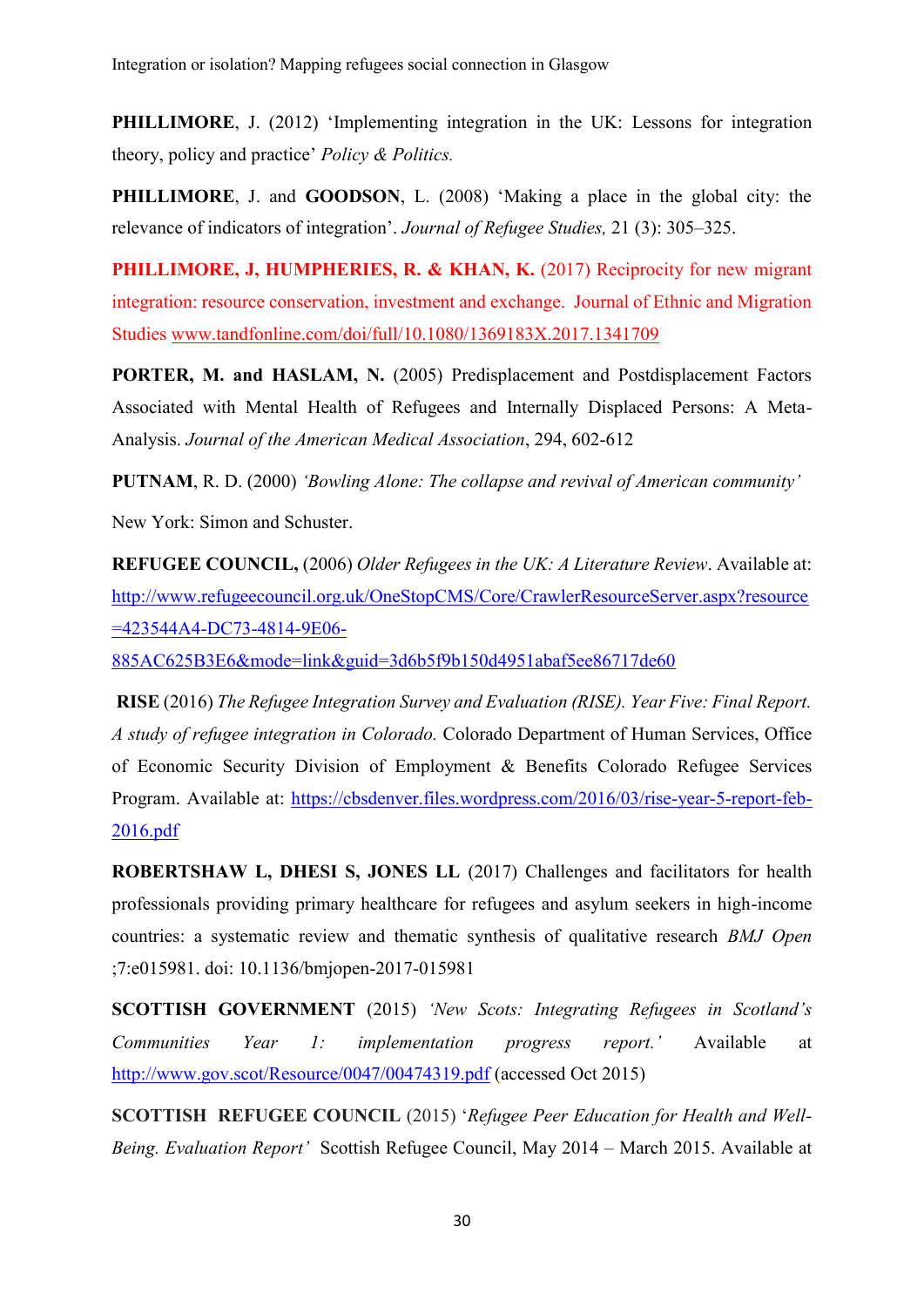[http://www.scottishrefugeecouncil.org.uk/assets/0000/9691/Peer\\_Education\\_Evaluation\\_Rep](http://www.scottishrefugeecouncil.org.uk/assets/0000/9691/Peer_Education_Evaluation_Report_FINAL.pdf) ort FINAL.pdf (accessed September 2015).

**SCOTTISH REFUGEE COUNCIL**, (2016) *'Rights, Resilience and Refugee Integration in Scotland. New Scots and the Holistic Integration Service'* Available at: [http://www.scottishrefugeecouncil.org.uk/what\\_we\\_do/policy\\_and\\_research/research\\_reports](http://www.scottishrefugeecouncil.org.uk/what_we_do/policy_and_research/research_reports)

**STEWART,** E. & **SHAFFER**, M. 2015. '*Moving on? Dispersal policy, onward migration and integration of refugees in the UK. Final Report.'* University of Strathclyde. [http://www.onwardmigration.com/files/2012/12/Moving\\_On\\_Final\\_Report\\_2015.pdf](http://www.onwardmigration.com/files/2012/12/Moving_On_Final_Report_2015.pdf)

**SZRETER, S & WOOLOCK, M.** (2004) Health by association? Social capital, social theory and the political economy of public health. *Int. Jnl. Epidemiology***, 33, 650-67.**

**TILLY**, C. (2007), Trust Networks in Transnational Migration. Sociological Forum, 22: 3–24. doi: 10.1111/j.1573-7861.2006.00002.x

**TOL**, W. A., **BARBUI**, C.; **GALAPPATTI**, A, **SILOVE**, D.; **BETANCOURT**, T.S.; **SOUZA,** R.; **GOLAZ**, A. and **VAN OMMEREN**, M. (2011) 'Mental health and psychosocial support in humanitarian settings: linking practice and research' *Lancet;* 378: 1581–91

**WATTERS**, C. (2010) 'Migrants, refugees and mental health care in Europe.' *Hellenic Journal of Psychology, 7*, 21-37.

**WESSENDORF, S. & PHILLIMORE, J.** (2018) New migrants' social integration, embedding and emplacement in superdiverse contexts. Sociology, p.0038038518771843.

**WMSPARS** (2006) *A Regional Strategy for the Social Inclusion of Refugees & Asylum Seekers in the West Midlands.* West Midlands Strategic Partnership for Asylum and Refugee Support. [http://www.wmemployers.org.uk/media/upload/Library/Migration%20Documents/Regional%20Str](http://www.wmemployers.org.uk/media/upload/Library/Migration%20Documents/Regional%20Strategy/WMSPARS_Final.pdf) [ategy/WMSPARS\\_Final.pdf](http://www.wmemployers.org.uk/media/upload/Library/Migration%20Documents/Regional%20Strategy/WMSPARS_Final.pdf)

**ZETTER,** R., **GRIFFITHS,** D. **& SIGONA,** N. (2004) Refugee community based organisations in the UK: A social capital analysis. Oxford: Oxford Brooks University.

**ZETTER,** R., **GRIFFITHS,** D. **& SIGONA,** N. (2005) 'Social capital or social exclusion? The impact of asylum seeker dispersal on UK refugee community organisations'. Community Development Journal. 40 (2), pp. 169-81.

**ZETTER** R, **GRIFFITHS** A, **SIGONA** N, **FLYNN** D, **PASHA** T, **& BENYON** R. (2006) Immigration, Social Cohesion and Social Capital: What are the Links?, Report to the Joseph Rowntree Foundation.